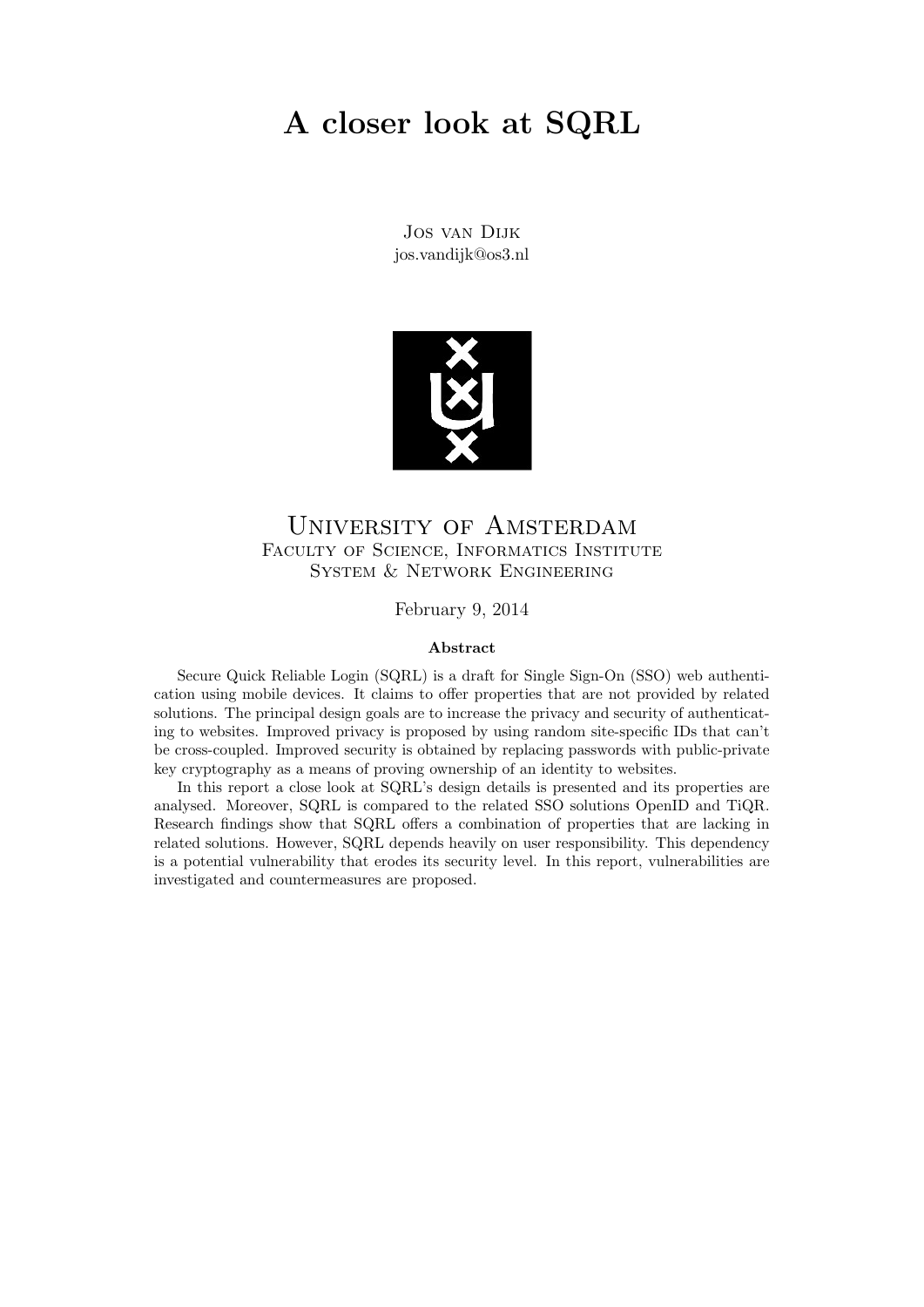# Contents

| 1        | Introduction                                                                                                       | $\mathbf{1}$     |
|----------|--------------------------------------------------------------------------------------------------------------------|------------------|
|          | 1.1<br>Motivation                                                                                                  | $\mathbf{1}$     |
|          | 1.2                                                                                                                | $\overline{2}$   |
|          | 1.3                                                                                                                | $\boldsymbol{2}$ |
| $\bf{2}$ | <b>Background of Authentication</b>                                                                                | $\boldsymbol{2}$ |
|          | 2.1                                                                                                                | $\overline{2}$   |
|          | Concepts and Terminology<br>2.2                                                                                    | $\overline{2}$   |
|          | 2.3                                                                                                                | 3                |
|          | 2.4                                                                                                                | $\overline{4}$   |
|          | 2.5                                                                                                                | $\overline{4}$   |
| 3        | SQRL                                                                                                               | $\overline{4}$   |
|          | 3.1                                                                                                                | $\overline{5}$   |
|          | 3.2<br>SQRL Operation $\ldots \ldots \ldots \ldots \ldots \ldots \ldots \ldots \ldots \ldots \ldots \ldots \ldots$ | $\overline{5}$   |
|          | 3.3                                                                                                                | 6                |
|          | 3.4                                                                                                                | 8                |
| 4        | Related SSO solutions                                                                                              | 9                |
|          | 4.1<br>TiQR                                                                                                        | 9                |
|          | 4.2                                                                                                                | 10               |
| 5        | <b>Research Findings</b>                                                                                           | 12               |
|          | 5.1                                                                                                                | 12               |
|          | 5.2                                                                                                                | 14               |
|          | 5.3                                                                                                                | 15               |
| 6        | Conclusion                                                                                                         | 16               |
| 7        | <b>Future Work</b>                                                                                                 | 16               |
|          |                                                                                                                    |                  |
|          | Appendices                                                                                                         | 18               |
| A        |                                                                                                                    |                  |
|          | TiQR implementation details                                                                                        | 18               |
| $\bf{B}$ |                                                                                                                    |                  |
|          | OpenID specification details                                                                                       | 21               |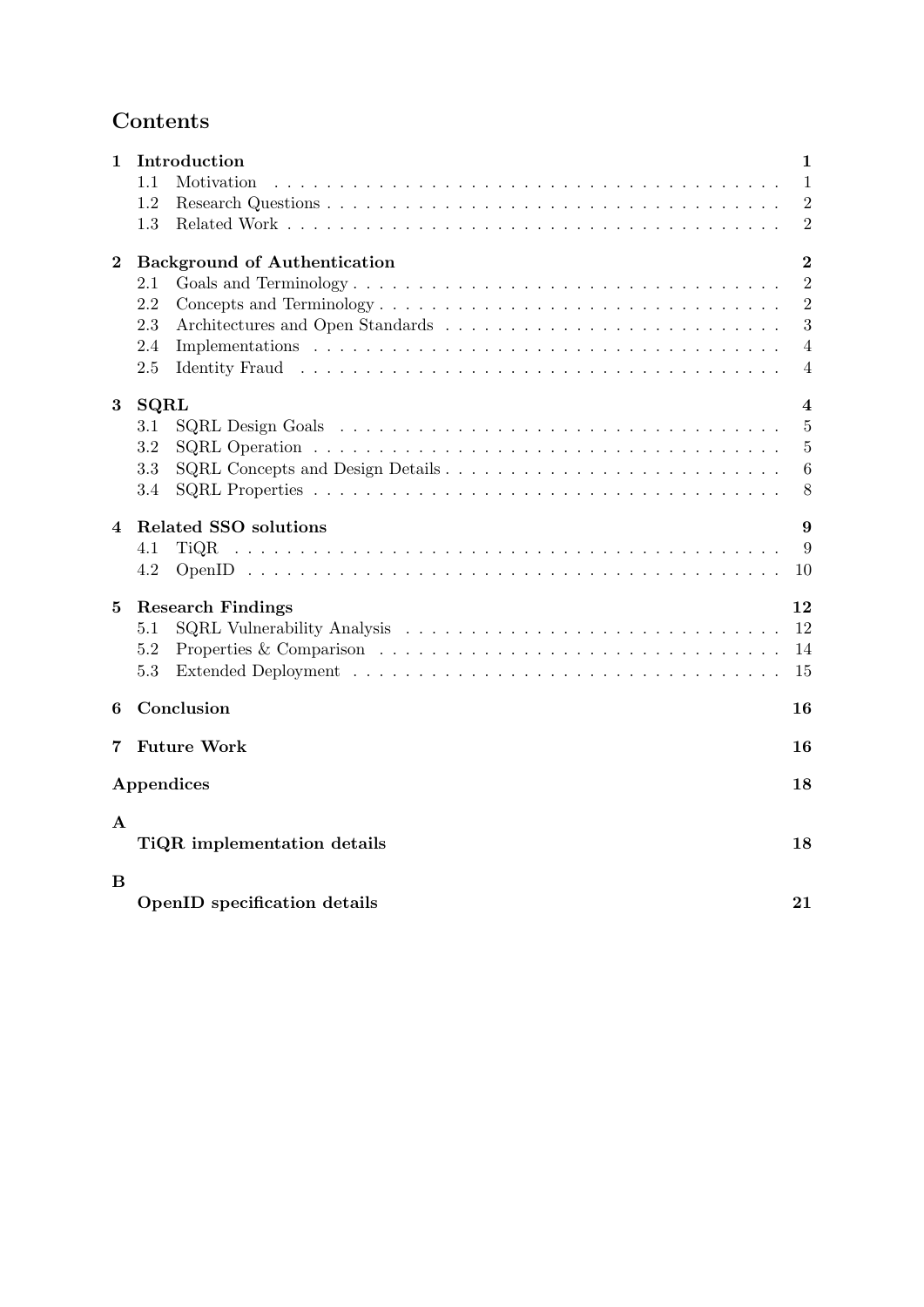## 1 Introduction

Authentication is the process of validating a person's identity. Authentication is closely related to authorization, the process of granting an authenticated user access rights to resources. A straightforward implementation that meets this concept, is to force a user surfing the Internet and visiting websites to create an account for each site. This approach results in a user possessing and maintaining many accounts.

During authentication a user provides credentials to prove his identity. These credentials are to be kept secret; moreover, a responsible user is assumed to create strong passwords, not to reuse passwords and to change them at regular intervals to prevent identity fraud. This method of working is hard for humans. [1] Figures show that identity fraud is  $big[2]$  and part of it is caused by mismanagement of credentials.[3]

A well-known concept to avoid management of multiple accounts is federated identity. "Federated identity is the means by which Web applications can offer users cross-domain single signon (SSO), which lets them authenticate once and thereafter gain access to protected resources and Websites elsewhere" (Eve Maler, 2008). From a user's point of view, a single identity is used to gain access to resources of all visited websites. A user is still assumed to protect his credentials and choose these wisely such that they cannot be guessed or brute-forced by an attacker. However, meeting this single requirement has proved very challenging in practice, as studies have shown numerous times that users choose poor passwords and easily disclose these in social engineering attacks.[4]

SQRL (Secure Quick Reliable Login) is a design for web authentication proposed by Gibson Research Corporation<sup>1</sup> in October 2013. Two factors triggered the need to come up with this design. First, the discussed ongoing demand for user authentication to websites. Secondly, the lack of a solid solution that can remedy this hardships and meets appropriate characteristics. SQRL claims to provide SSO but having characteristics that are distinct from other implementations.

Section 2 covers background information on authentication that is relevant to this project. The next section contains an in-depth study of the SQRL design, followed by the section that evaluates related solutions. In section 5 we discuss the results of our research about potential weaknesses in SQRL. We present our findings and propose measures to mitigate these attacks. Finally this report is concluded by answering the research questions and make recommendations for future work.

#### 1.1 Motivation

Authentication is unavoidable when it comes to accessing resources. Anyone who will make use of resources finds herself dealing with this procedure. SSO is a convenient concept for simultaneously authenticating to multiple domains. Two implementation properties show off: security and anonymity. Security to avoid identity theft. Current figures show that identity theft is a big and growing problem.[2] SQRL claims to offer properties that increase security compared to related solutions. Secondly, support for anonymous login. SSO is also provided by social media like Facebook (social login). In this SSO implementation, social media act as an Identity Provider (IP). A website that supports social login (called Relying Party), relies on user validation performed by this Identity Provider and trusts it (Trusted Third Party (TTP)). Using this approach, all authentication requests are handled by this IP. However, commercial interests might encourage IPs to track and profile users. Users should be offered an alternative

<sup>1</sup>https://www.grc.com/sqrl/sqrl.htm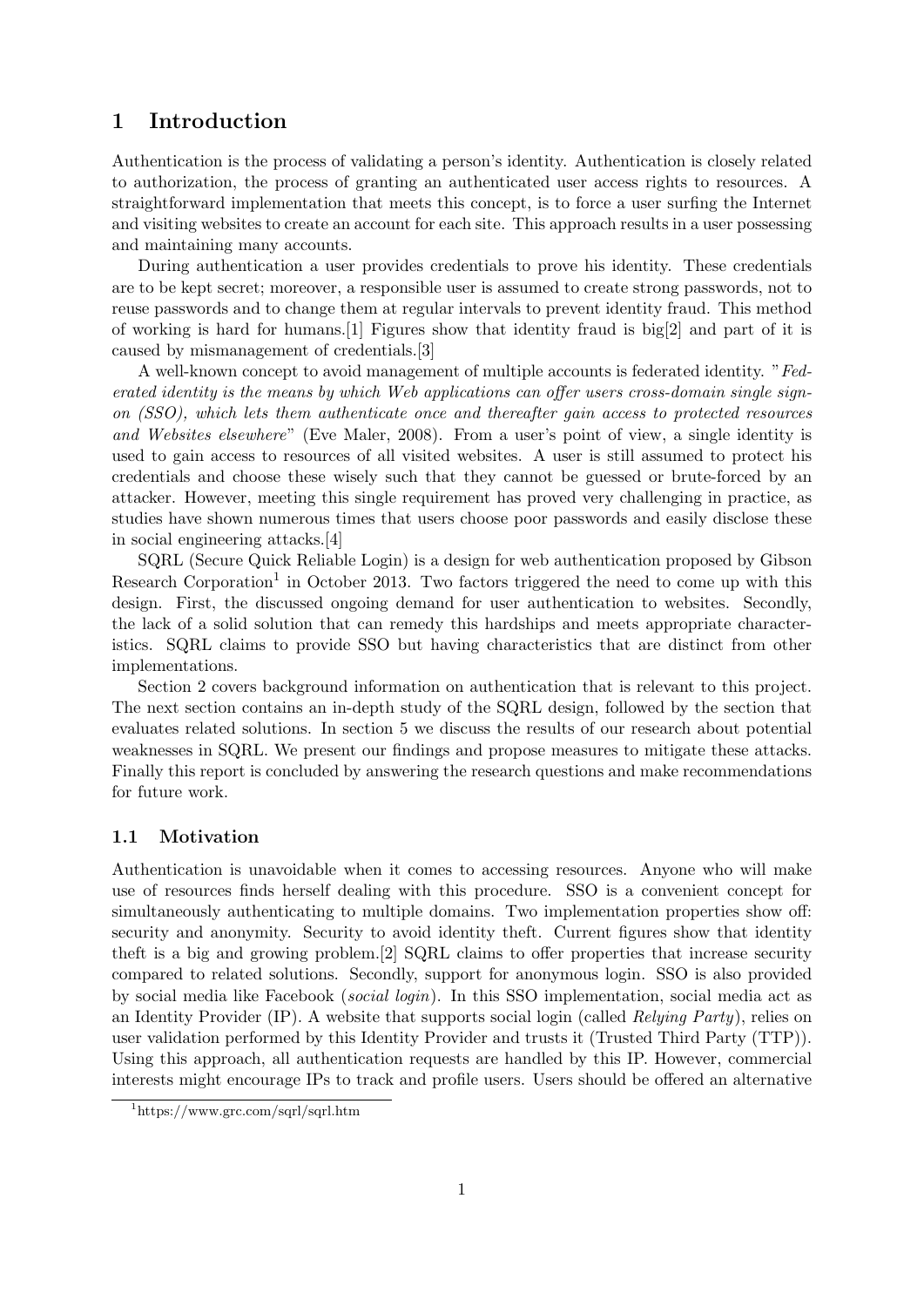solution that allows for anonymous authentication. SQRL claims to provide anonymity with no cross-coupling of websites.

#### 1.2 Research Questions

- 1. How does SQRL improve authentication security compared to related solutions? From this question the next sub-questions are derived:
	- What does SQRL offer to the challenging and to the authenticating party?
	- What constraints must be met to guarantee this behaviour?
- 2. What additional features are relevant to extend deployment?
- 3. What attacks remain feasible and what countermeasures are to be considered?

#### 1.3 Related Work

As the SQRL draft is proposed recently, no related work in terms of papers is available. All input for discussion and implementation considerations is presented on the  $SQRL$  website.<sup>1</sup> However, SQRL is not the first of its kind; various SSO implementations have been developed and are being used. TiQR<sup>2</sup> and OpenID<sup>3</sup> are determined as solutions that aim for goals comparable to SQRL.

TiQR is developed by  $\text{SURFnet}^4$ . At first glance, TiQR and SQRL have many properties in common. OpenID is a widely used Open Standards based specification. This specification relies on Identity Providers that act on behalf of the user during authentication. Both solutions are included in this project.

## 2 Background of Authentication

The purpose of authentication and properties of concepts, designs and implementations need to be addressed before any comparison among various forms can be performed.

### 2.1 Goals and Terminology

Authentication is closely related to Identification. Identification is the process of determining the identity of a user. An example of revealing a person's identity is to provide a username. Authentication is the process of validating the presented identification information: is the person really the person he claims to be? An example of proving a person's identity is to provide credentials. A credential is a secret, known only by parties involved in an authentication process. Authentication is a prerequisite for Authorization. Authorization is the process of granting (limited) access to resources to an authenticated user.

#### 2.2 Concepts and Terminology

At least two parties are involved in an authentication process: the *Supplicant* being the entity that has to be validated and the Authenticator, being the party that performs the validation. In this setup, the data needed for authentication is supplied to both parties.

*Single Sign-On* (SSO): a concept that, from the user's point of view, allows for a single identity

 $^{2}$ https://tigr.org/

<sup>3</sup>http://openid.net/

<sup>4</sup>http://www.surf.nl/en/about-surf/subsidiaries/surfnet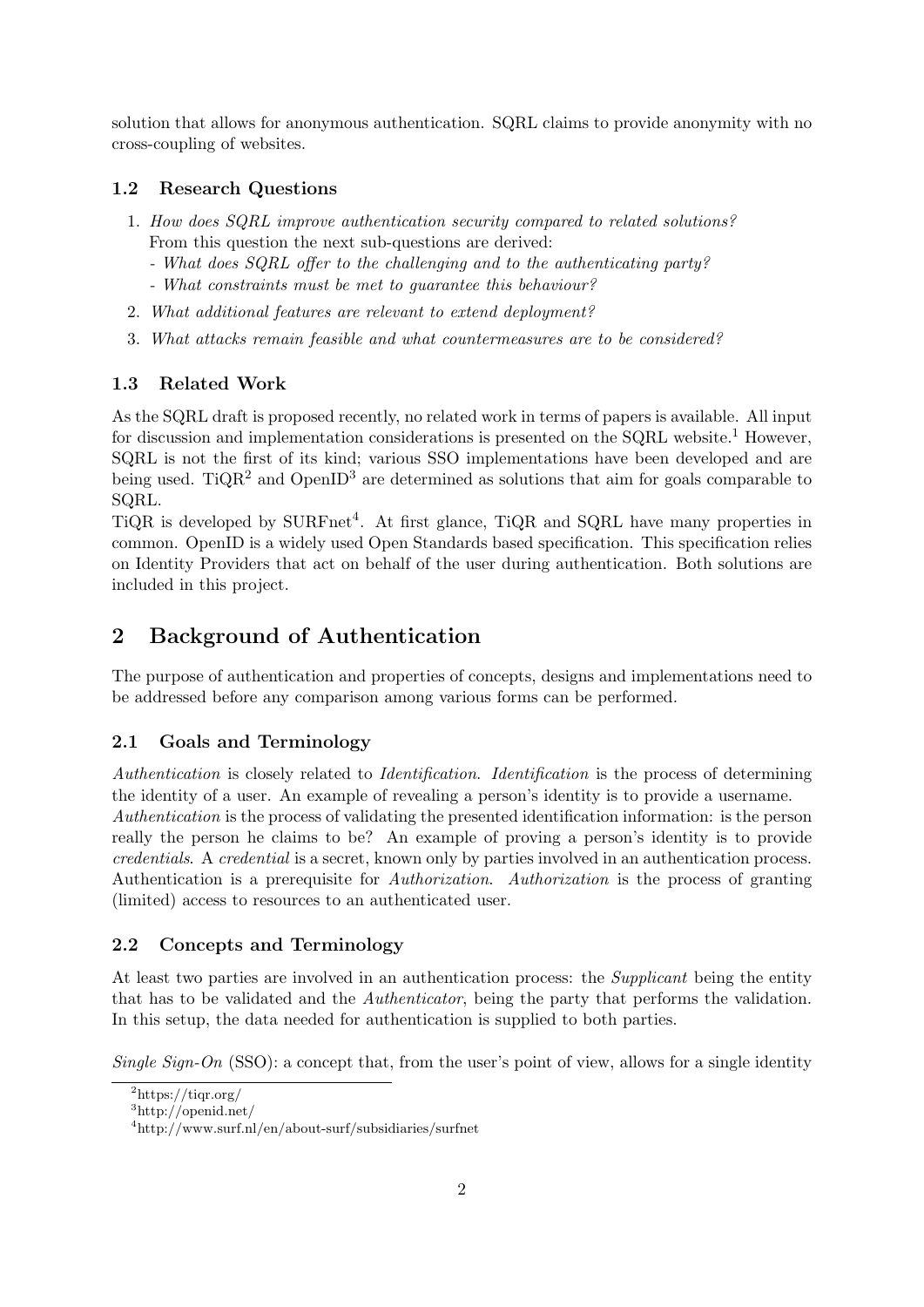to be used for authentication.

Trusted Third Party (TTP): a concept that introduces an additional party that acts on behalf of the user during authentication.

Anonymous authentication: the process of validating a user's access rights to resources without revealing personal information.

Multiple Factor Authentication (M-FA): denotes the level of security. Providing multiple credentials of different types is considered a stronger proof of an identity because it is harder to compromise multiple credentials. Three well-known levels are in use

1-FA, uses a single credential. Common implementations use a factor the user knows (password, PIN, etc.)

**2-FA**, adds a second credential. Common implementations use a factor the user has (token, digital certificate, etc.)

**3-FA**, adds a third credential. Common implementations use a factor the user is (biometrics: fingerprint, retinal scan, etc. )

Hash is the result of a hash-function. "A cryptographic hash function is a mathematical transformation that takes a message of arbitrary length (transformed into a string of bits) and computes from it a fixed-lenght (short) number". (Kaufman, et al. Network Security). Hashes are often used to prove identity.

Out-Of-Band (OOB) authentication: adds an additional communication channel during authentication. OOB improves the level of security as compromising multiple communication channels at the same time interval is considered more difficult.

#### 2.3 Architectures and Open Standards

Concepts need to be transformed into implementations. Development of open architectures and Open Standards improve interoperability and prevent from technology and/or vendor lock in. Below, architectures and open standards regarding authentication, relevant to this project, are discussed briefly.

#### Architectures

OATH Reference Architecture, Release 2.0 is a high-level technical description of a framework for open authentication, proposed by OATH, the Initiative for Open AuTHentication<sup>5</sup>.

OpenID Authentication 2.0 - Final is an open high-level protocol description that provides a way to validate a user's identity, proposed by the OpenID Foundation<sup>6</sup>.

Public Key Infrastructure (PKI) is an architecture to enable to create, manage, distribute, use, store, and revoke digital certificates.

#### Open Standards

OCRA: OATH Challenge Response Algorithm (rfc6287), developed by OATH.

<sup>5</sup>http://www.openauthentication.org/files/download/oathPdf/ReferenceArchitectureVersion2.pdf <sup>6</sup>http://openid.net/foundation/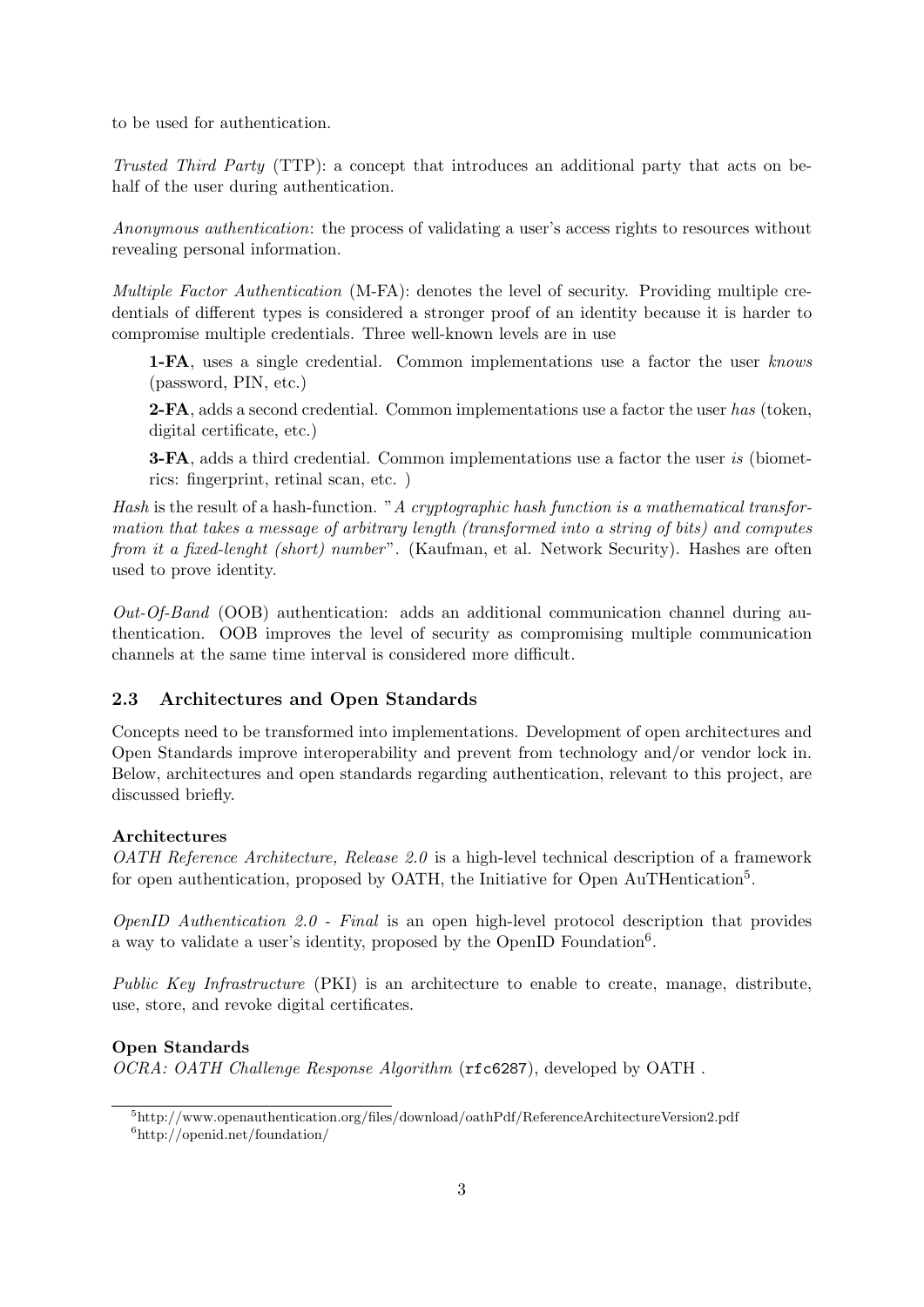HOTP: An HMAC-Based OTP Algorithm (rfc4226), developed by OATH .

X.509 certificates (rfc5280, rfc6818): an ITU-T standard for a Public Key Infrastructure (PKI).

SSL/TLS (rfc5246): cryptographic protocols which are designed to provide authentication using X.509 certificates.

 $HMAC$  (rfc2104),  $SHA256$  (NIST) are hash algorithms.

### 2.4 Implementations

Both Open Source and commercial solutions of authentication concepts are available whether or not implementing open standards. Most relevant open solutions, relevant to this project are OpenID and TiQR.

OpenID is an open standard SSO solution that allows users to be authenticated by certain co-operating sites (known as Relying Parties or RP) using a third party service. As this TTP might be an online networking service, this type of authentication is associated with social-login.

 $TiQR$  is an open source authentication solution for web sites intended to be used with smartphones. TiQR is designed to benefit from smartphones by using the built-in camera. A QR-code is used to represent the data that initiates the authentication process. On this point, TiQR and SQRL match.

#### 2.5 Identity Fraud

Identity Fraud is stealing and subsequently using a person's identity. As said before, identity fraud is big. Theft is caused by vulnerabilities of the authentication process. Attacks exploit these vulnerabilities. There is not a single spot in this process to be indicated that causes vulnerabilities. Common areas are

Design errors have a huge impact as it is not likely to come up with a quick work-around to mitigate the threat. A redesign and a new implementation will be the result leaving the user to choose for an alternative in the meantime.

Implementation errors are caused by hardware and/or software developers that implement the design. Poor input-data validation is a common implementation error.

Human errors play an important role in identity fraud. Users are often unaware of the techniques used by identity thieves. Malware and social engineering are serious threats with regard to identity fraud.<sup>7</sup>[5, 6]

# 3 SQRL

SQRL is a draft for SSO web authentication using mobile devices. It uses QR-codes to represent authentication data.

<sup>7</sup>http://www.kindsight.net/en/blog/tags/identity-theft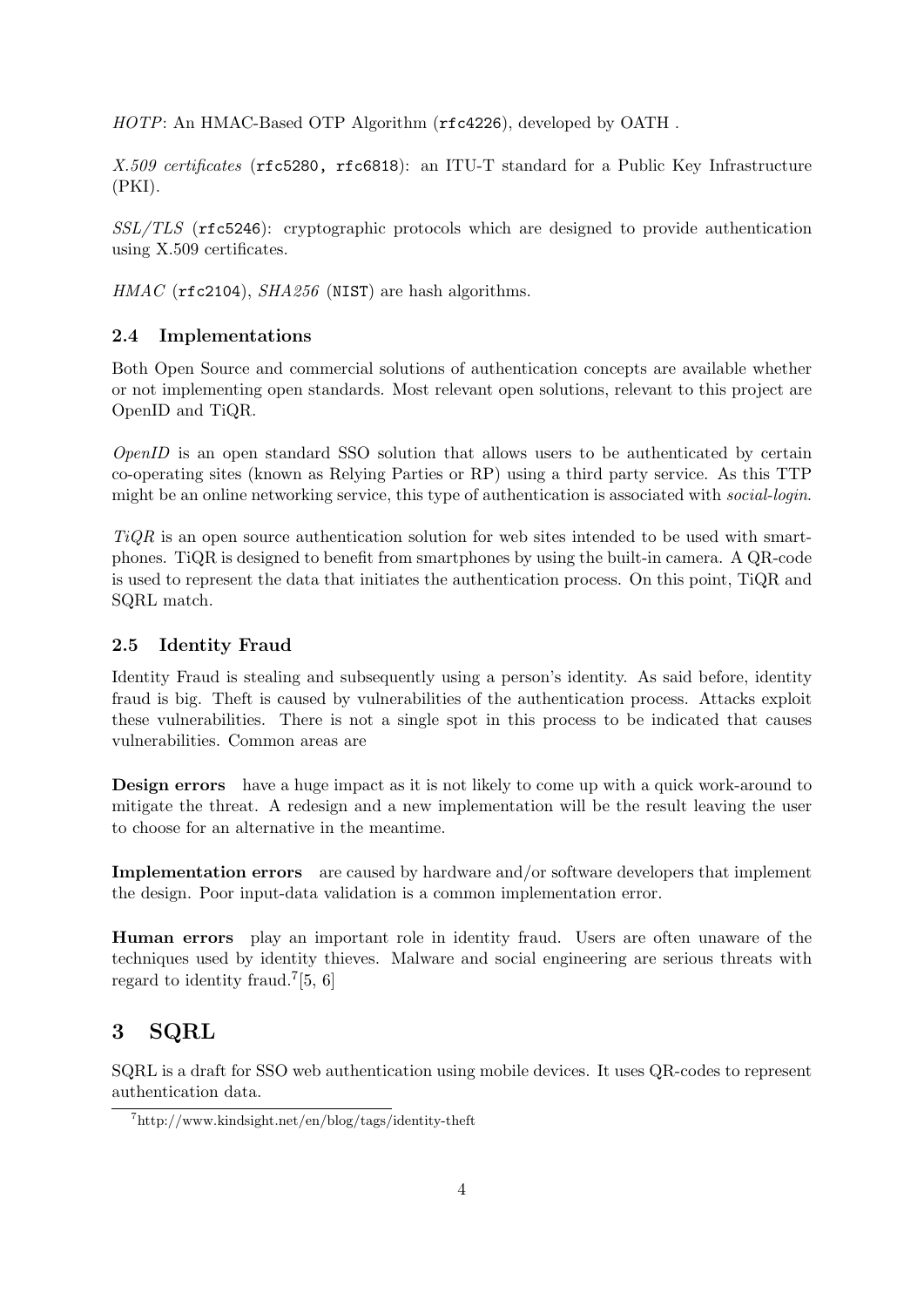#### 3.1 SQRL Design Goals

The SQRL design goals are exemplified by Steve Gibson during a SecurityNow podcast.<sup>8</sup> An overview of the most relevant properties quoted, are listed below:

- there is a need for anonymous online authentication. Users should be able to decide themselves whether they are trackable on the Internet
- no obvious connections among different websites, to avoid profiling
- it should provide 2-FA, using separate channels (out-of-band) to assure an improved level of security
- no exchange of pre shared secrets, to avoid server security dependency
- it should provide SSO because multiple accounts are hard to handle and mandatory account creation distract users from websites
- no keyboard interaction during authentication, to allow use of public devices
- no TTP involvement, to avoid security dependency
- it should be free, not complex, to be used side by site to alternatives, to encourage adoption and deployment

#### 3.2 SQRL Operation

Three modes of operation are supported as shown in figure 1. The leftmost scenario is discussed as it uses most of SQRL's properties. It is assumed that the user's smartphone has a SQRL-app installed.

The presented 'QR scanning' mode allows for using an untrusted device. Reasons for this setup



Figure 1: SQRL modes of operation

might be limited bandwidth and/or battery depletion on the smartphone. The user initiates the process by clicking the SQRL Login button presented on the visited SQRL enabled website, using the untrusted device. The website returns a QR-code visible on the untrusted device's screen. This QR-code is scanned by the SQRL-app. Subsequently, the app extracts and displays the Full Qualified Domain Name (FQDN) of the authenticating service from the QR-code. The user confirms to authenticate using this site and enters his SQRL secret password. The user is authenticated and granted access. The app shows a successful authentication message and the untrusted device's browser is unlocked and refreshed. Both remaining modes 'QR Tapping' and

 $8$ http://twit.tv/show/security-now/424, starting from 37.15 minutes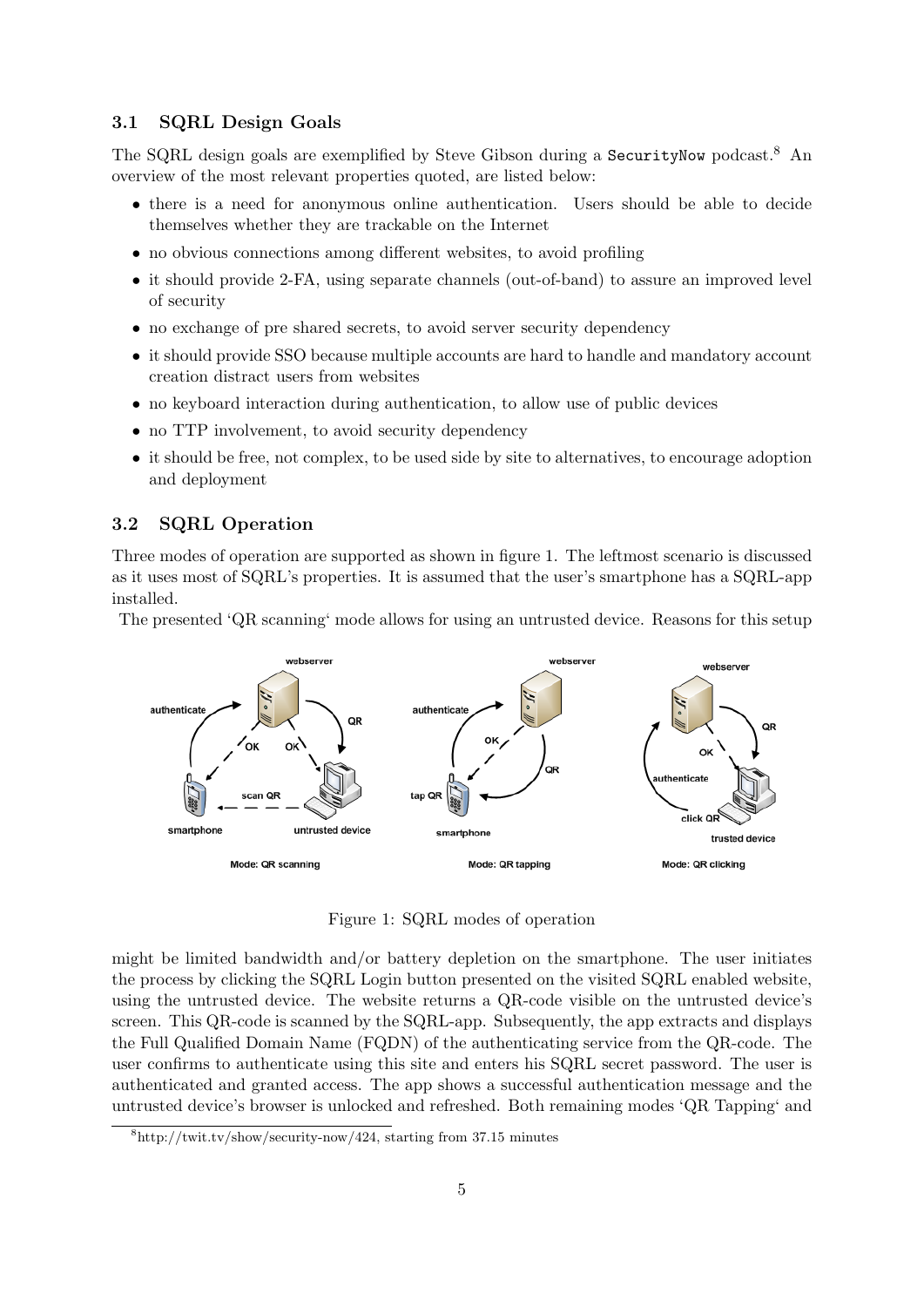'QR Clicking' are used in more straightforward setups and then some security guarantees are limited.

#### 3.3 SQRL Concepts and Design Details

Concepts The SQRL design proposes a Challenge Response authentication mechanism to be implemented. In this widely used concept, a server issues a challenge that needs to be responded by a client (figure 2). This response is used to validate the identity of the client. A common concept for this scheme is public key cryptography. Implementation proposals use public as well as secret key cryptography, one-way hashing and rely on a secure communication protocol.



Figure 2: Client - Server Challenge Response concept

Design Details The composition of the building blocks used, is shown in figure 3.



Figure 3: SQRL building blocks. Taken from https://www.grc.com/sqrl/crypto.htm

A 256-Bit Master Key represents the 'proof of possession' authentication factor. The algorithm used to provide this key is expected to generate a maximum-entropy key. The second ('proof of knowledge') authentication factor is represented by the Identity Password. This is the single key applied by the user. As it is frequently used, extra attention is to be paid to management of this key in terms of strength, lifetime and secrecy. Both factors are used to assemble the 256-bit random value called Key and represents the never changing user's SQRL ID.

A SQRL enabled website shows a QR-code that contains the FQDN of the authenticating service. This unique string is fed to the Msg-input of the HMAC-SHA256 building block. This function outputs a keyed Hash Message Authentication Code (HMAC), a 256-bit value, unique for the (Key,Msg) pair. Due to the fact that this value is site-specific, it is to be of use in public key cryptography, representing a Private Key. The SQRL-app uses this private key to create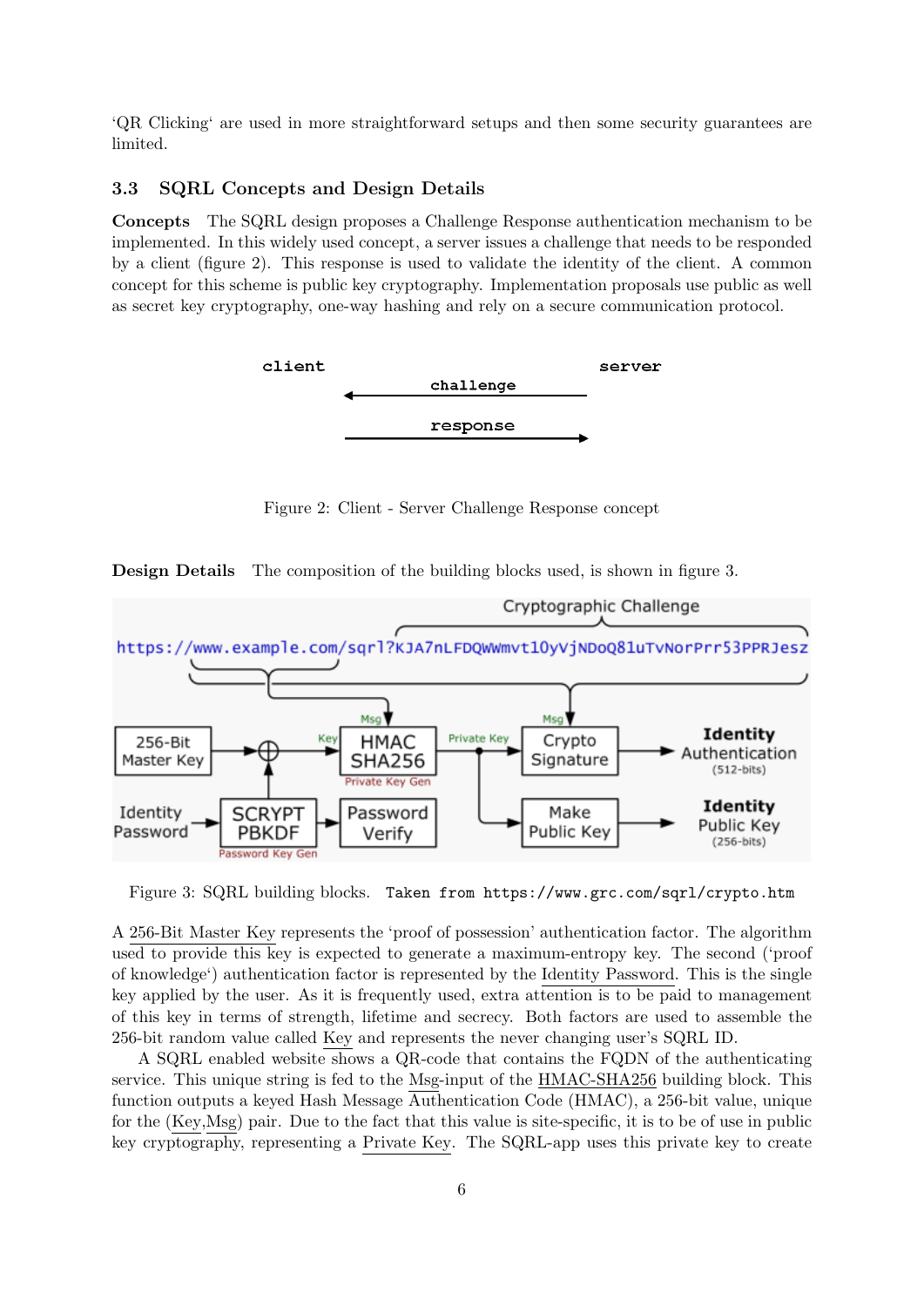a signature (called Identity Authentication) of the entire URI. This signature is sent to the server as part of the response.

To be able to verify the received signature, the server needs the associated public key (Identity Public Key). The Make Public Key building block calculates the associated public key using Elliptic Curve Cryptography (ECC). This public key is sent alongside the signature as a response of the server's challenge. A message sequence diagram reflecting the 'QR Scanning' mode is provided in figure 4. This diagram is of use when comparing SQRL to related solutions.



Figure 4: SQRL message sequence diagram

The SCRYPT PBKDF and Password Verify building blocks implement additional security. As said before, the Identity Password represents the user's SQRL password ('know factor'). Offline password attacks are one out of many attack schemes used to compromise a user's identity. A PBKDF (Password Based Key Derivation Function) is a function that deliberately causes a huge computational load. The goal is to slow down password cracking processes. SCRYPT (usually in lowercase) is an enhanced implementation of a PBKDF as it also forces huge memory consumption<sup>9</sup>.

The fixed SQRL ID depends on a changing component, as a responsible user will change the Identity Password at regular intervals. This is solved by adjusting (XOR'ing) the 256-bit Master Key whenever a user changes his SQRL secret password.

Note: the presented flow for this XOR operation is not reflected in figure 3. Also note that the SQRL secret key is not related to the key that allows access to the smartphone itself.

The Password Verify building block stores 128 bits of a hash of the SCRYPT PBKDF output. Whenever a user enters his SQRL secret key, SCRYPT calculates the 256-bit value which will be hashed and verified (128 bit) by Password Verify.

<sup>9</sup>http://www.tarsnap.com/scrypt/scrypt.pdf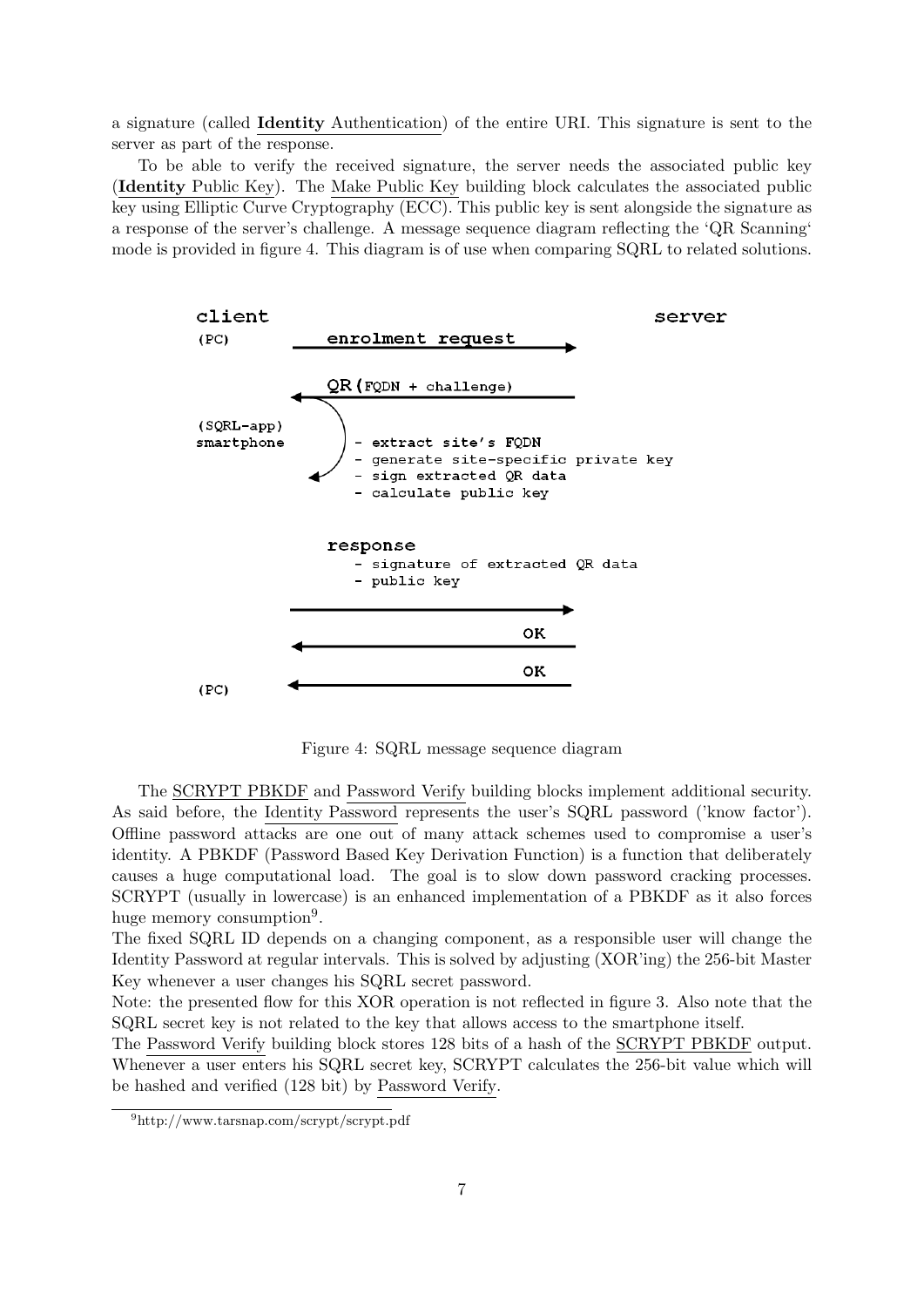ID Revocation is an important supported feature. Because of possible vulnerabilities, attacks may succeed in stealing a person's SQRL identity. As soon as fraud is suspected, the ID has to be locked and subsequently unlocked and/or revoked by the authentic user. These latter operations are not available to the thief. A brief description of this procedure is given here. Details can be found on SQRL's site.

A compromised identity is an emergency situation. Quick response is needed but should not be at the expense of security. For this reason different situations have to be distinguished and dealt with.

Resources needed to immediately lock a SQRL ID are permanently provided on the client as well as on the server side. This operation can be performed by any user who has access to the installed SQRL-app. However, resources to unlock and/or revoke a SQRL ID are partially stored on a safe place by the authentic user during initialisation.

To enable these features, additional key-pairs are (re)generated. For a user of a compromised ID to prove its authenticity, a pre shared key is used. A (super) secret (private) key is involved in this pre shared key calculation. The user is urged to print this key on paper and keep it on a safe place. If this requirement is met, an identity thief is not able to (re)generate this pre shared key, effectively not able to unlock or revoke the SQRL ID.

Diffie-Hellman (DH) is used to generate this pre shared key. In normal DH operation both parties, client and server, are involved in the pre shared key computation. The SQRL implementation differs in the sense that the server side is not involved. The very first time a user issues a SQRL login request to a website, keys are generated that allow for lock, unlock and ID revocation regarding this single website. It goes without saying that only public keys are stored on the server side and public keys are not shared among websites to avoid cross-site coupling of keys. This enforces anonymity. A drawback of this requirement is the need for regenerating keys because it is unfeasible to store revocation private keys for all visited websites on the client. It comes down to signing and verifying a signed unlock and/or change identity request using keys that are derived from the (super) secret (private) key owned by the authentic user and using the pre shared key.

#### 3.4 SQRL Properties

From this analysis, properties can be given to the design.

- SSO: From a user's point of view, SQRL offers SSO behaviour as the user provides the same single password during arbitrary websites authentication.
- 2FA: SQRL offers 2FA: during authentication, a user has to provide a credential he knows. The second factor is stored in the SQRL-app that the user has.
- OOB: SQRL does offer Out-Of-Band authentication as two different communication channels are supported during authentication.
- Pre shared keys exchange: SQRL does not exchange pre shared keys. Only public keys are exchanged.
- TTP: SQRL does not introduce additional Trusted Third Parties. The only TTP involved is part of the communication channel protocol TLS.
- Anonymity: The user's ID is represented by a 256-bit random value (Master Key). Sitespecific keys (ID's) are generated from this Master Key. The HMAC-SHA256 algorithm assures that keys are not related. Cross-coupling of ID's is not to happen. From this point of view, anonymity is provided.

Note: SQRL resides on the Application Layer of the network communication protocol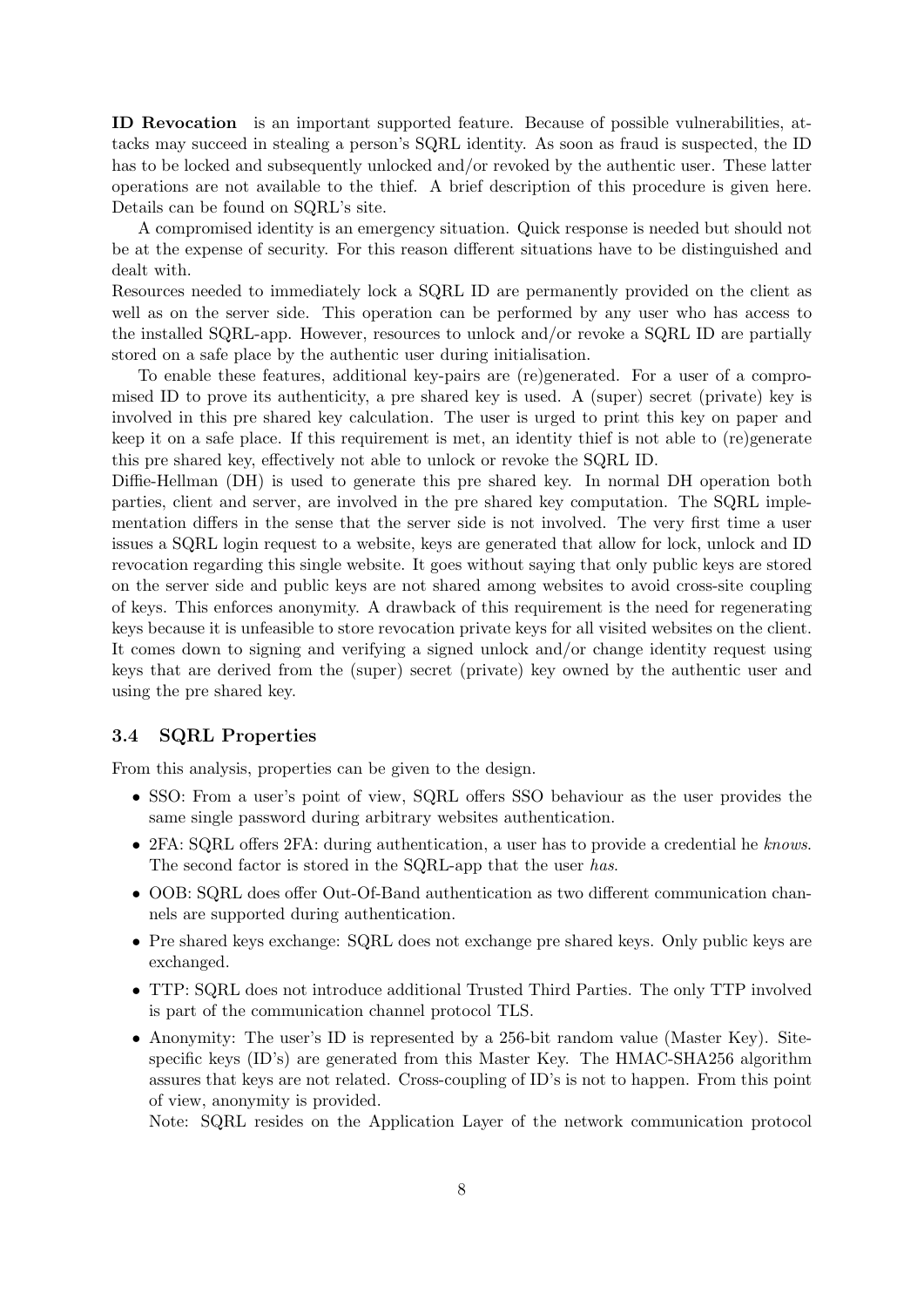stack. In network communication, many more layers are involved which might reveal identity information.

- ID revocation: SQRL supports lock, unlock and identity change. To enable this, additional keys are generated during initialisation and some of them are to be regenerated upon use. To take anonymity into account, site-specific keys are generated.
- Low friction deployment: The current draft is open and based on scientific findings. These principles ensure that there are no barriers that will hold up adoption and deployment.

## 4 Related SSO solutions

#### 4.1 TiQR

 $TiQR$  is an open authentication solution for smart phones and web applications<sup>10</sup> developed by SURFnet<sup>11</sup>. QR-codes, scanned by the smartphone's camera, are used to represent login and authentication data. Additional properties of TiQR are presented now briefly. Detailed information can be found in AppendixA.

TiQR is based on OCRA (OATH Challenge Response Algorithm), an algorithm intended for challenge response authentication and specified in RFC6287.[7]

The underlying protocol used by OCRA is the HMAC-based One Time Password algorithm, specified in rfc4226.[8]

The protocol name reveals its purpose: generating an OTP. A hash is computed using SHA1 as the algorithm and a shared secret key K and a synchronized counter C as input values. The result is truncated to a convenient size a user can handle (6 - 8 digits) as shown in figure 5. OCRA implements HOPT in a more general way. The counter C has been replaced by a set of



Figure 5: Block diagram HOTP, HMAC-based One Time Password generation

parameters, some of them being optional, including the original counter C. The protocol allows for negotiation. One of these parameters is mandatory: a challenge Q. The value of Q and all negotiated options are concatenated as a string and fed to the HOTP function-input C. For 2-factor authentication, a password hash is part of this string. OCRA offers no mechanism for secure exchange of secrets.

TiQR implementation TiQR-app's are available for Android and iOS. For every TiQR enabled website, a user needs to create a TiQR account. Besides a username and email address a 4-digit secret key (PIN) is shared.[9] The current implementations don't allow for changing this PIN. A secure connection is required to protect the exchange of account data.

<sup>10</sup>https://tiqr.org/

 $11$ http://www.surf.nl/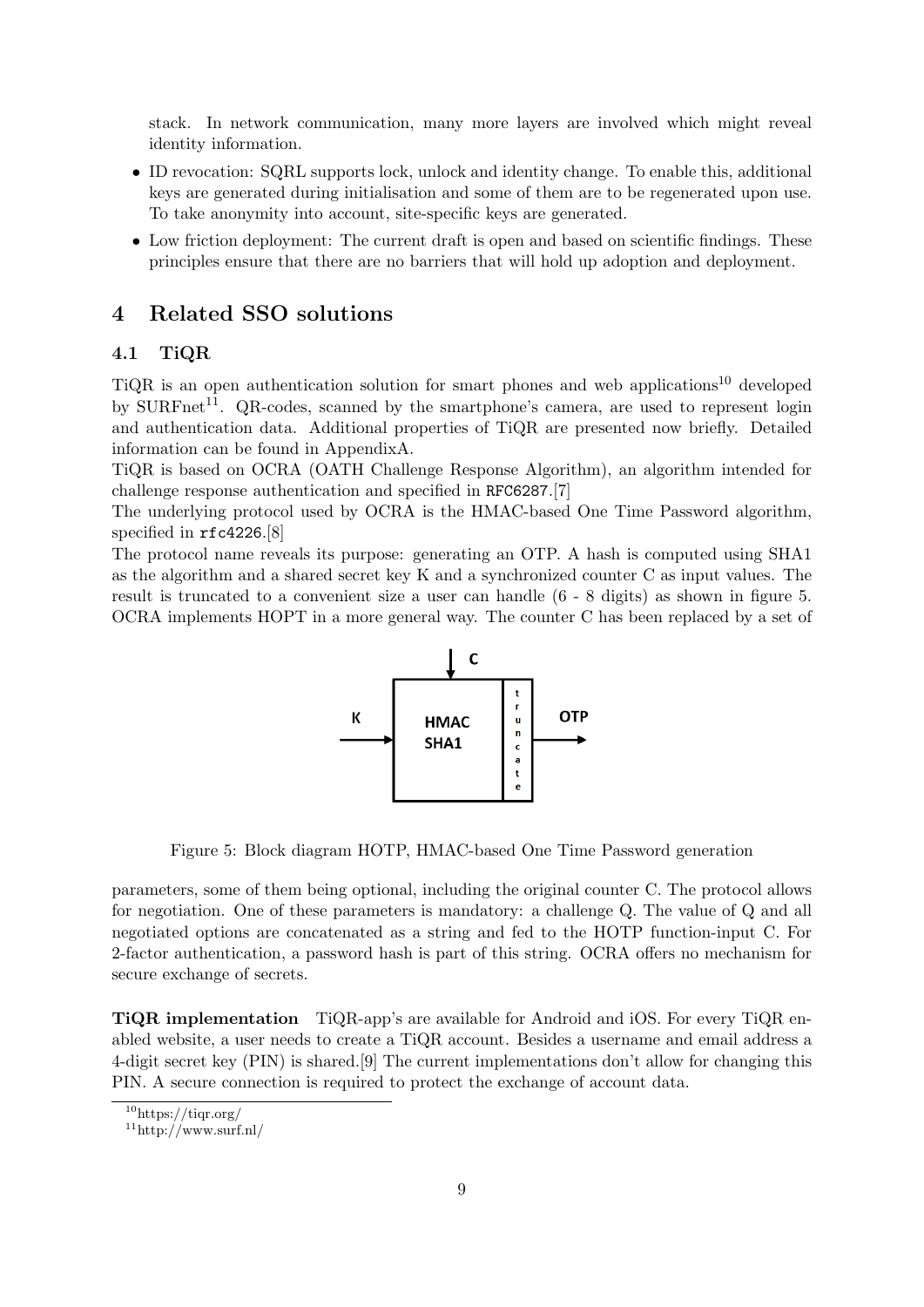Using TiQR is straightforward: a user visits a TiQR-enabled website and requests a TiQR login. The website generates and displays a QR-code holding a challenge which will be read by the TiQR-app. The user enters the secret PIN and the app calculates and returns the hash. The authenticating service verifies the hash and authorizes the user. Upon success, the user is logged in.

For comparison purposes, a TiQR message sequence diagram is drawn in figure 6. This implementation composes of two handlers: an *enrolment handler* and an *authentication handler*.[10] It will be used in section 5.



Figure 6: TiQR message sequence diagram

#### 4.2 OpenID

OpenID is an open standards specification for authentication, intended for users that want to prove their identity to websites. A brief description of operation is presented below. Detailed information is given in Appendix B.

Users first create and register their ID with an OpenID Provider (OP). This provider acts as a TTP. An OpenID-enabled website contacts the OP upon a user initiated authentication request. In this context, OpenID-enabled websites are called Relying Parties (RP). The specification supports use of multiple ID's with multiple OP's per user, but a single ID will do. The latest OpenID specification is OpenID Authentication 2.0.[11]

The specification presents a high-level protocol description. For implementation details like hash functions and secret key generation, recommendations are presented. HTTP(S) is the single mandatory protocol. OpenID uses HTTP over TLS to protect information exchange. The specification merely covers implementation constraints, for example data formats and communication types.

OpenID implementation The user's view of creating an OpenID account is not different from any other account except for the name which represents a URL. A created OpenID account might look like os3uva.clavid.com

The method used for authentication to the OP is not part of the specification. Passwords and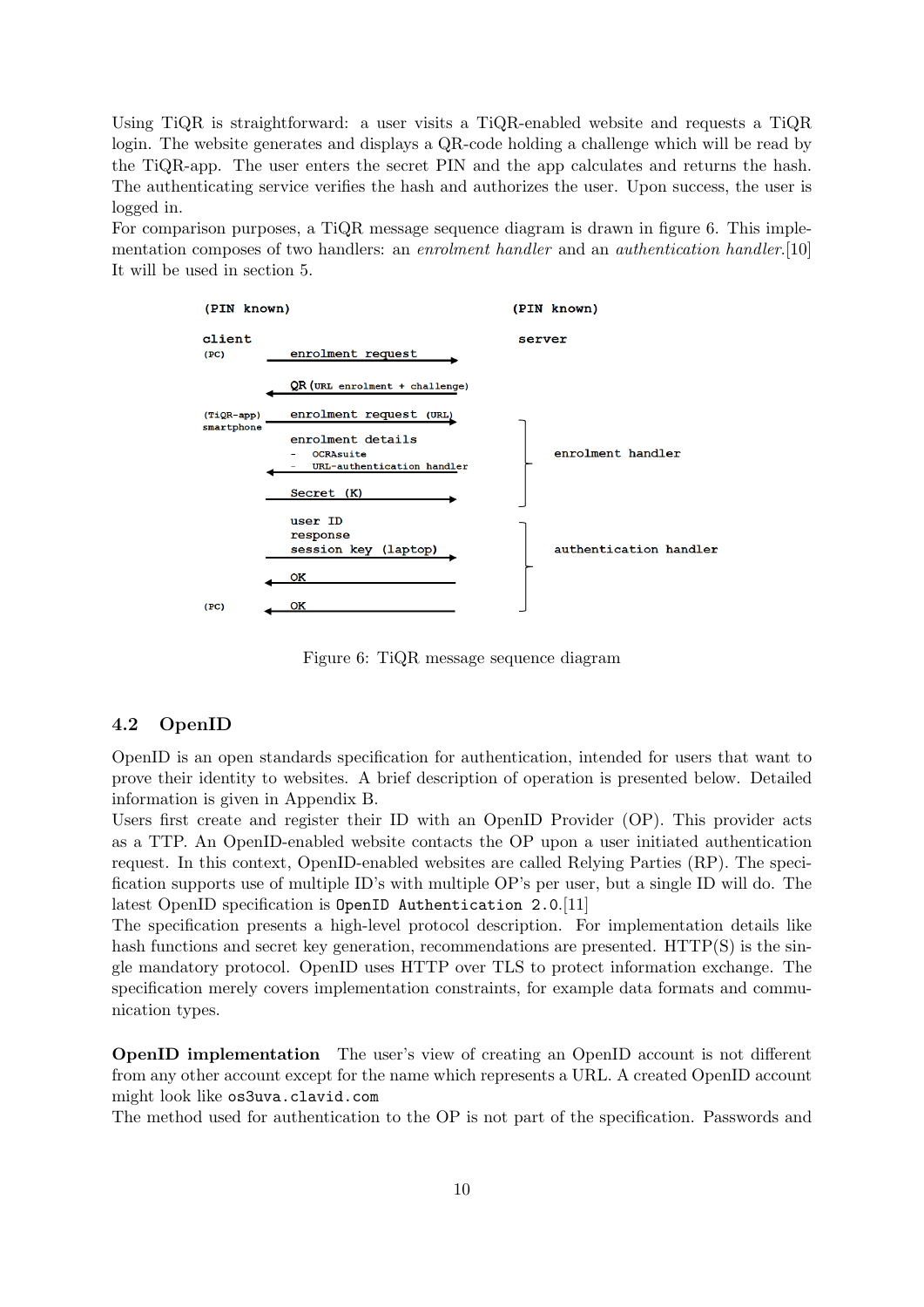TiQR are valid options, shown in Appendix B. To be able to compare the various solutions, an OpenID message sequence diagram is derived from the specification and shown by figure 7.



Figure 7: OpenID message sequence diagram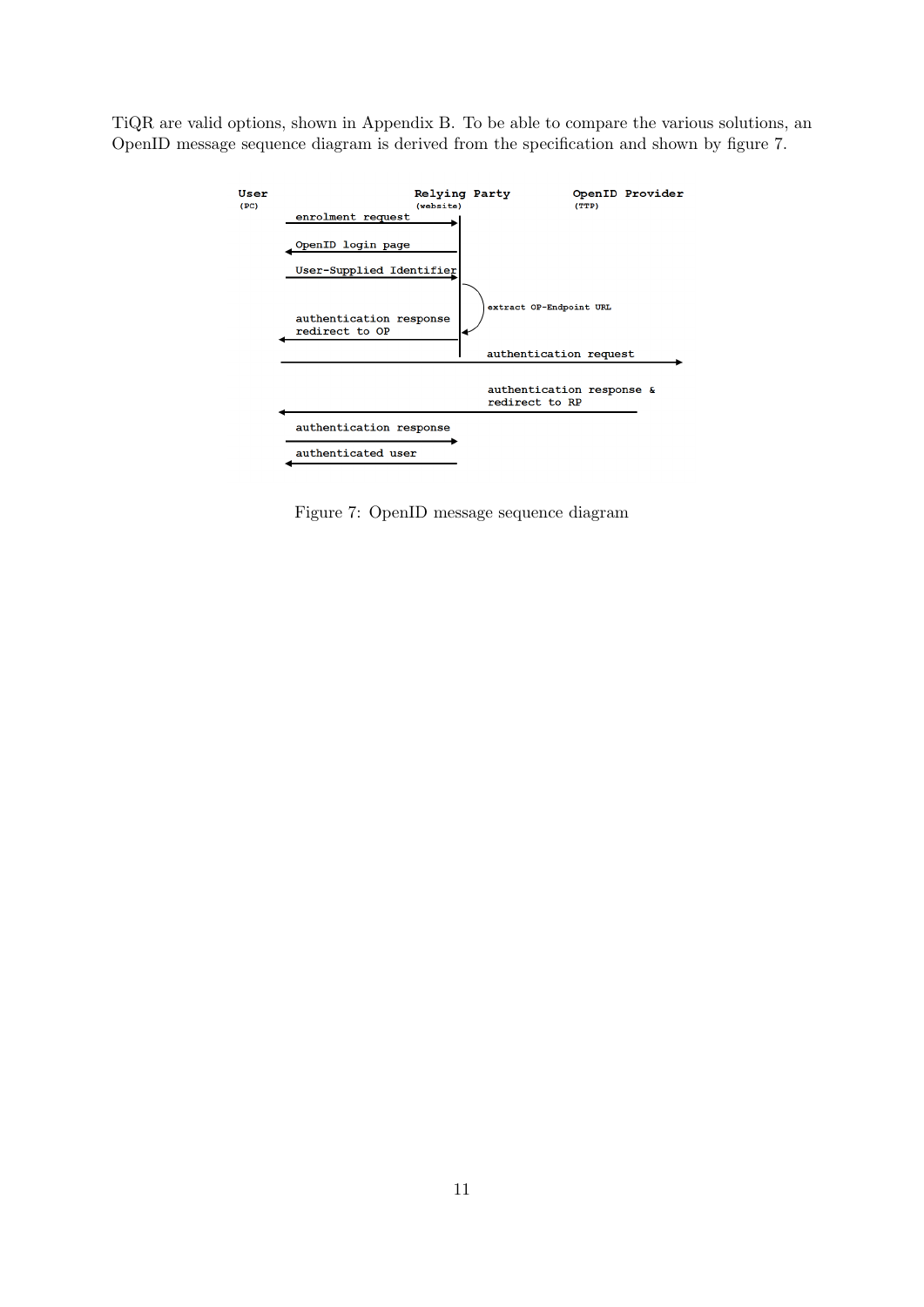### 5 Research Findings

Approach To be able to determine SQRL's vulnerabilities, information is retrieved on causes that affect vulnerabilities. Results from audits and research are important sources here.[12, 13, 14]

Three main categories are to be distinguished: *design-*, *implementation*- and *user errors*.

Design errors cause a component to fail its specifications. Weaknesses belong to this category. Weaknesses in the MD5 hash algorithm for example, cause collisions. In case a design error can't be repaired, implementations become of no value.

Implementation errors are caused by hardware and/or software developers that make wrong decisions. A TiQR implementation audit  $[12]$  shows that types of errors made are extensive.

User errors reflect the user's behaviour. Authenticating users have to be educated and informed for all possible threats. Security audits and best-practice show $[12]^{12}$  that some attacks can be mitigated but risks remain as they depend on the user's behaviour.

#### 5.1 SQRL Vulnerability Analysis

The SQRL design analysis provided in section 3.3 shows that all building blocks are composed of standards that are currently in use. At this moment no weaknesses or flaws are known that might erode the SQRL security properties. These include:

- TLS: SQRL relies on TLS as a secure communication channel. A proper implementation and an attentive user repel MiTM attacks and eavesdropping. The validated certificate ensures that no malicious party is involved. The user has to confirm this validation as phishing is widespread.
- Master Key: Creating a duplicate of a 256-bit random value is not considered feasible.
- HMAC-SHA256: Creating a duplicate of a 256-bit random value is not considered feasible. There is no reverse operation that will reveal the Master Key.
- Public Key: Use of asymmetric key encryption is considered secure.
- scrypt PBKDF: will slow down a brute force attack considerably.

It is not obvious that SQRL's vulnerabilities are to be found in its design.

Currently, there is no mature implementation of the SQRL draft. A vulnerability analysis of this category can't be done yet.

User errors play an important role in security threats too often. Security audits confirm this observation. Common identified threats are:

• Malware: Jailbroken devices are more susceptible to downloading malicious apps. But even healthy devices suffer from these attacks.<sup>13</sup> Malware that is able to penetrate the SQRL-app or eavesdrops the import and/or export of keys, compromises the user's SQRL ID. This is the very worse scenario as this user is out of control.

<sup>12</sup>http://wiki.openid.net/w/page/12995200/OpenID

<sup>13</sup>https://www.security.nl/posting/40820/Malware+op+Google+Play+besmet+miljoenen+Androidtoestellen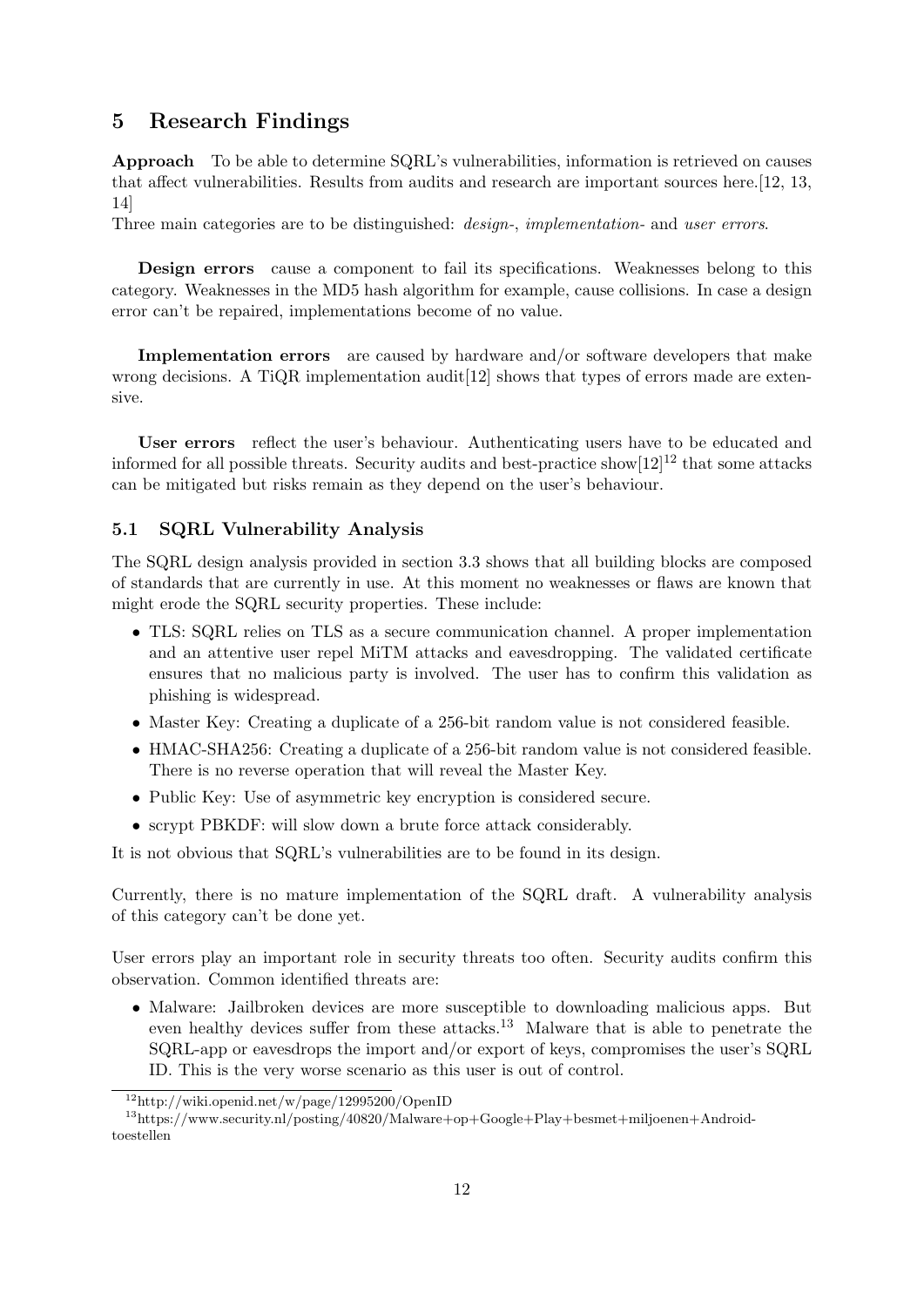- Shoulder surfing: A person or camera viewing user interaction causes the loss of an authentication factor. An Identity Password that is known by anyone who benefits from identity theft, will encourage that person to attempt to steal the smartphone. However, the key that allows access to the smartphone itself is needed as well.
- Stolen devices: are susceptible to offline brute-force attacks but may also be part of the shoulder surfing attack.
- Phishing: might provide an opportunity for Man-In-The-Middle attacks. This attack is feasible. An identity thief may request a SQRL challenge (valid operation). Next this QR is shown on a page that mimics an authentic site that is frequently visited by the user. If this login page is presented to a negligent user that accepts the challenge, provides his Identity Password and submits, causes the thief's browser to unlock and the thief is logged in.

It is obvious that user errors have serious impact on SQRL's secure operation. All identified threats mentioned above may cause losing secrets thus causing identity theft or impersonation. In the next paragraph, countermeasures to mitigate these attacks are proposed.

Countermeasures The most severe threat is malware. In a worst case scenario a thief takes over control and is able to impersonate the victim.

A solid solution would be using an additional feature of modern smartphones: nfc-capability. These devices support Near Field Communication, a standard for short distance wireless bidirectional communication. The SQRL crypto design is to be implemented in a nfc-tag which holds a crypto processor. This setup is presented in figure 8. Using a PC instead of a smart-



Figure 8: SQRL crypto system executed by a nfc tagged crypto processor

phone, a similar setup is proposed. Here, the SQRL crypto system is transferred to a smartcard which contains a crypto processor. This solution is presented in figure 9.

Substantial research has been conducted on graphical passwords. On the one side graphical passwords are considered to be more memorable than strong passwords and possibly more vulnerable to shoulder surfing on the other. [15, 16]. PassFaces.<sup>14</sup> is an example of a graphical password implementation.

Brute-force attack countermeasure is part of the SQRL design. The scrypt-PBKDF thwarts this attack by enforcing huge cpu power and memory consumption during key derivation.

<sup>14</sup>http://www.passfaces.com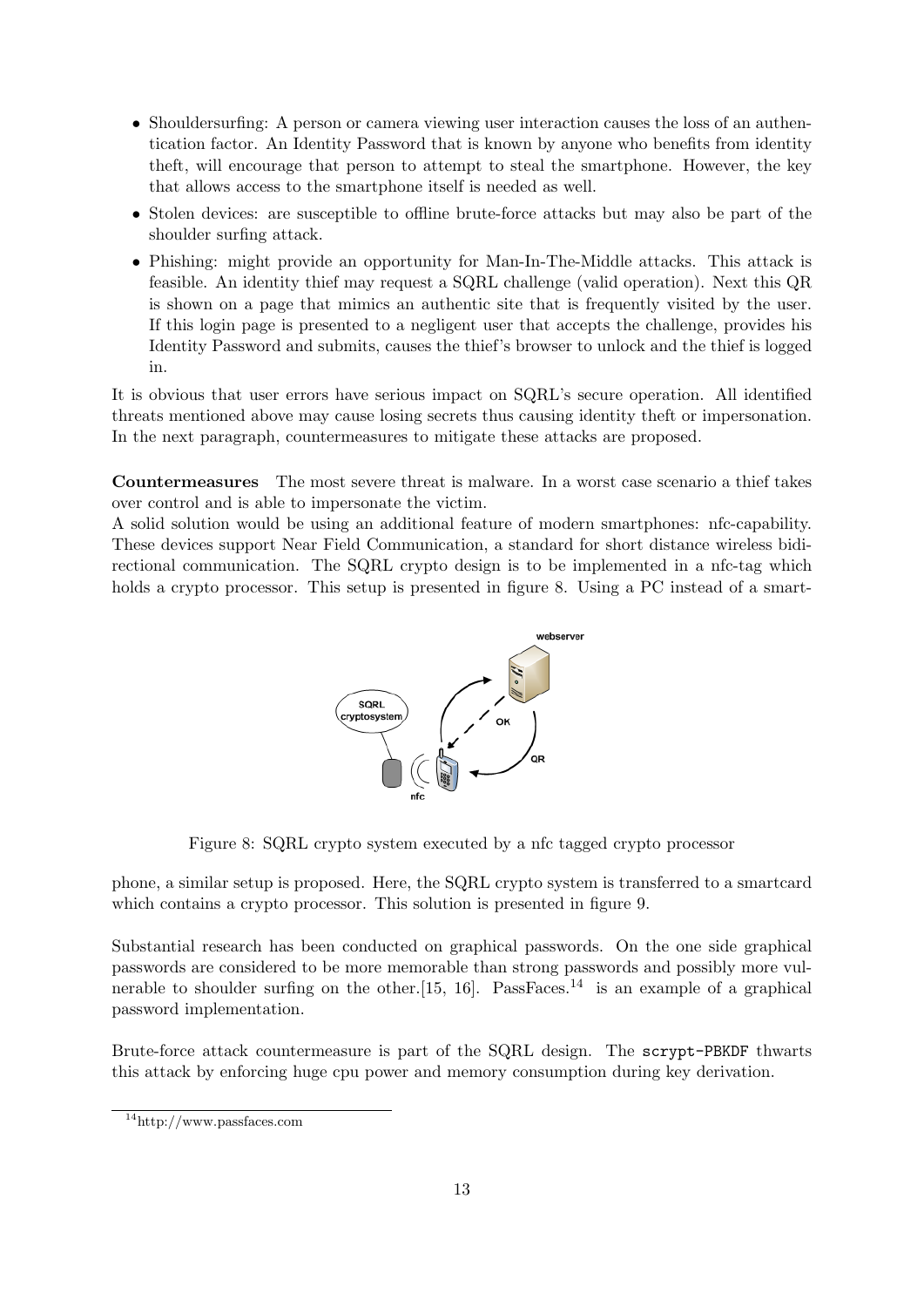

Figure 9: SQRL crypto system executed by a smartcard crypto processor

Phishing can be mitigated by user awareness in conjunction with maintaining a clear enrolment and authentication procedure. Explicitly showing the FQDN of the authenticating service is crucial. Setting up a personalized icon on the the login screen will contribute as well. However, this doesn't fit to the anonymity property.

#### 5.2 Properties & Comparison

The properties of SQRL are to be compared to be able to determine how SQRL differs from related solutions and to denote whether these differences contribute to improved authentication security. Properties that are relevant to this question are collected and presented in figure 10. This overview shows that just a few conceptual OpenID properties can be measured. The remaining characteristics are implementation dependent. However, conclusions can be drawn.

- No secret(s) exchange: TiQR relies on shared keys as shown in figure 6: a PIN, exchanged during account creation and a user initiated session key K as part of the authentication. SQRL has no such exchange of secrets. Both implementations rely on TLS as underlying secure channel. A proper implementation of TLS is considered secure. The process of secrets exchange does not degrade the security level. However, storage of secrets is an additional aspect. A webserver that stores private authentication information introduces a threat as it might get compromised. Depending on the user's choice of the number of identities (single or multiple), a compromised webserver might cause loss of a global identity. Not sharing secrets avoids this threat.
- Anonymity: An email address is part of a TiQR account. This means is intended for account recovery in case of user lock out. An email address adds up in the amount of information that is known about a person. In this way it decreases anonymity. SQRL's ID revocation process is exercised by using keys.

Note: a user has to keep in mind that anonymity is relative. Despite the fact that SQRL ID's are represented by random values, identity information might be revealed. This is caused by the network communication involvement. SQRL is just an application, part of a protocol stack that allows for inter network communication. Data, needed to establish communication might be linked to the user's identity.

• No (additional) TTP: This relates to 'No secret(s) exchange'. A party might get compromised. Figure 7 shows that an additional TTP is part of OpenID's concept. Lack of a TTP increases security with respect to TTP compromisation.

From this overview and analysis the research subquestions can be answered as well. The 'SQRL column' of figure 10 shows the properties offered. Figure 11 shows what SQRL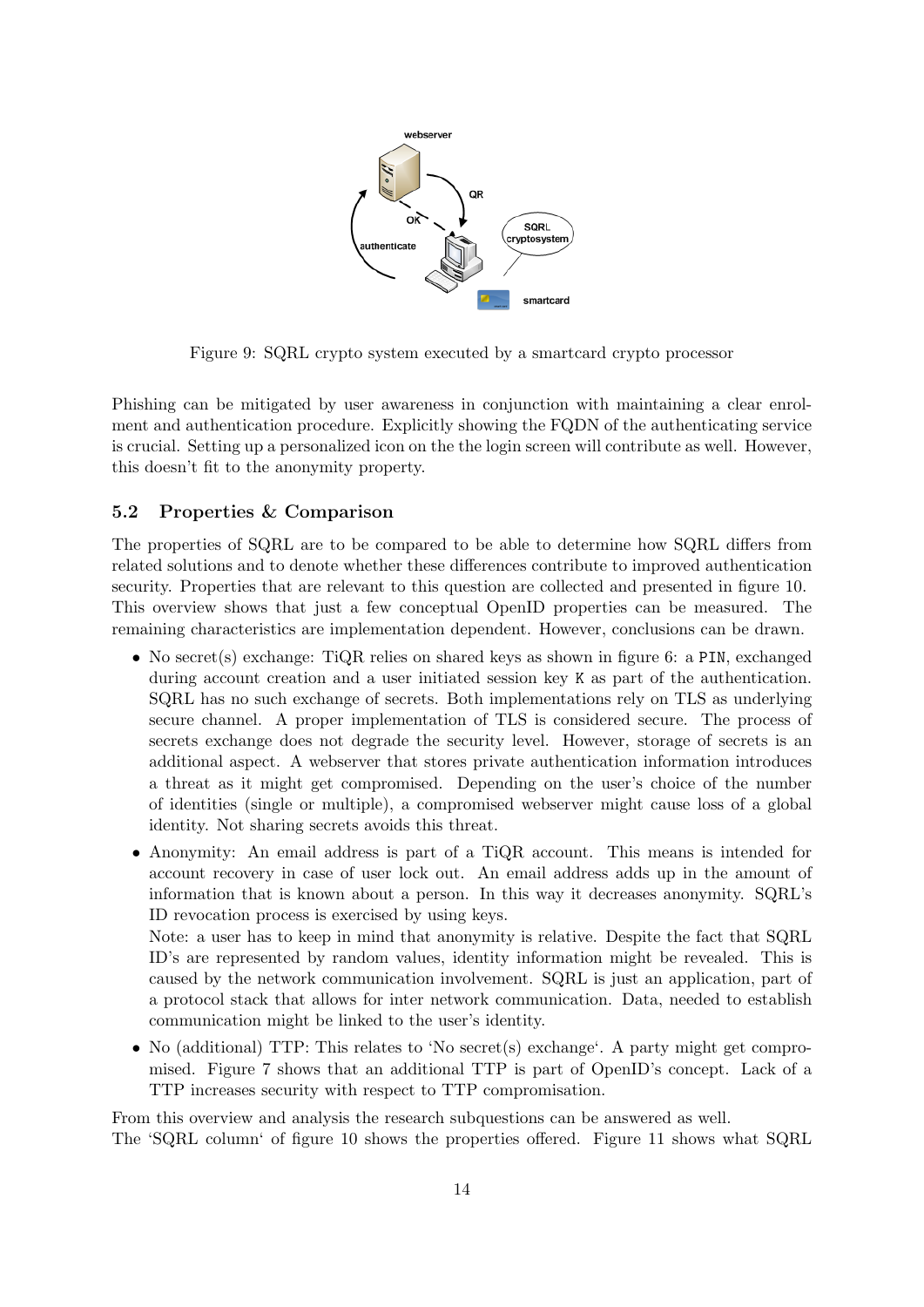offers to the challenging and to the authenticating party. Some implementation details are omitted here because a user's perception is presented. The dependencies that SQRL relies on

|                         | <b>d</b> tior |        |             |
|-------------------------|---------------|--------|-------------|
|                         | <b>TiQR</b>   | OpenID | <b>SQRL</b> |
| <b>SSO</b>              |               |        |             |
| 2FA                     | ✓             | 2      |             |
| <b>OOB</b>              |               | 2      |             |
| No secret(s) exchange   | X             | 2      |             |
| Anonymity               | √ ?           | 2      |             |
| No (additional) TTP     |               | X      |             |
| Low friction deployment |               |        |             |
| <b>ID</b> revocation    |               |        |             |

Figure 10: SQRL properties compared to TiQR and Open ID

| <b>SQRL</b>             | <b>User</b> | <b>Website</b> |
|-------------------------|-------------|----------------|
| <b>SSO</b>              |             |                |
| 2FA                     |             |                |
| <b>OOB</b>              |             |                |
| Anonymity               |             |                |
| <b>ID</b> revocation    |             |                |
| Low friction deployment |             |                |
| Authenticated identity  |             |                |

Figure 11: SQRL properties offered to user and website

to guarantee its behaviour are TLS, as a secure communication channel and a responsible user; a user that is aware of techniques that exploit user vulnerabilities.

#### 5.3 Extended Deployment

One of SQRL's key design goals is to provide anonymity. This prevents user profiling and tracking. To meet this property the SQRL design provides site-specific keys that exclude crosscoupling of ID's. This characteristic can be used to extend utilization. Anonymous login is not always applicable. Internet shopping, membership of an organisation, participation registration or email verification demand for additional information that deliberately reveals a persons identity. SQRL can be of use in this area as well because of its 'site-specific-keys' property. Figure 12 shows this side-by-side operation.



Figure 12: SQRL extended deployment: anonymous as well as identified authentication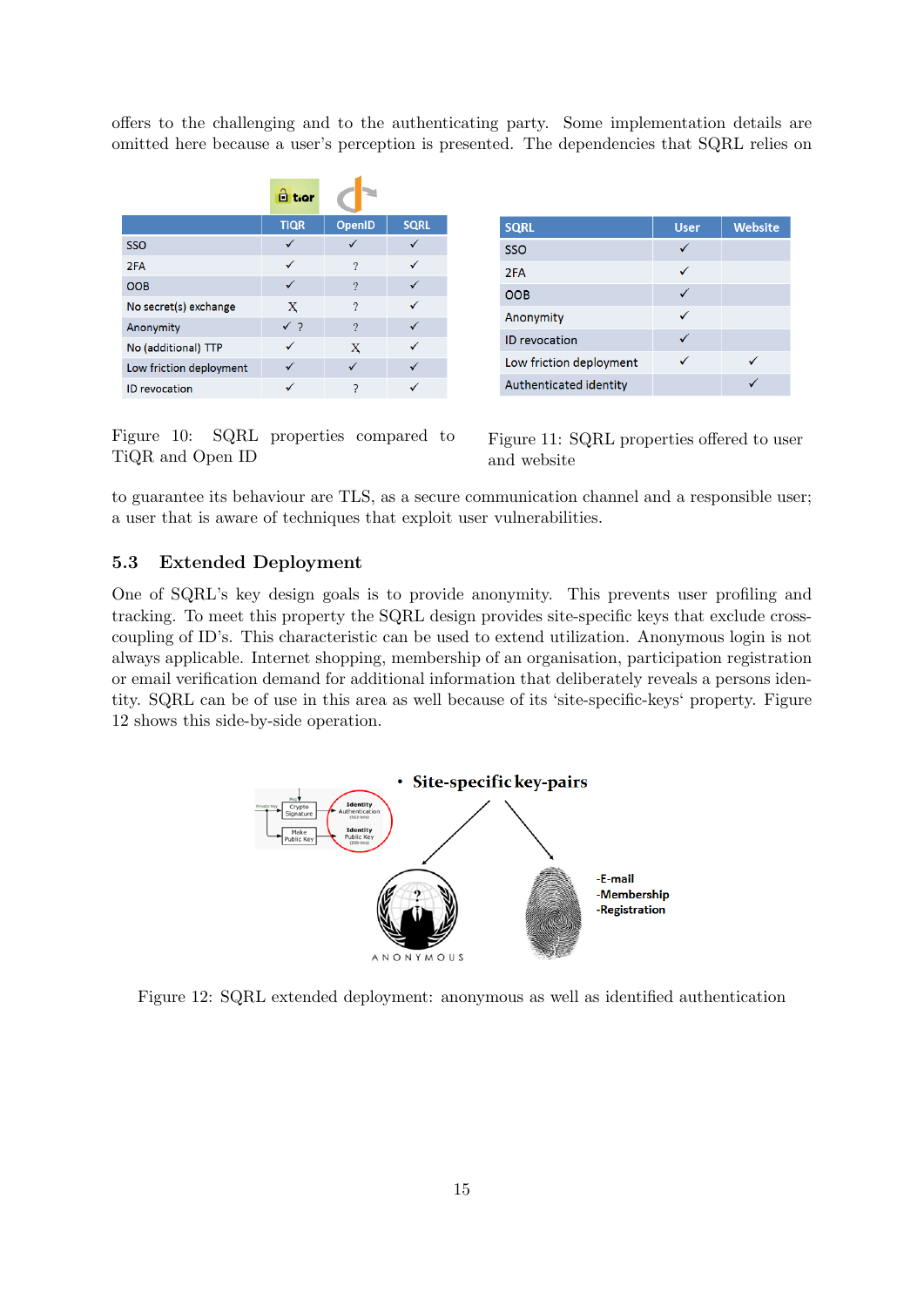# 6 Conclusion

During this project, a close look has been taken at SQRL, a draft for secure web authentication using modern devices like smartphones. The focus was on authentication security, extended deployability and distictive properties.

Analysis shows that the main vulnerability is caused by user errors. A SQRL user has to keep two fixed secret keys on a safe place that should not be connected to a network. A third key, being the user's PIN, is frequently used and also to be kept private. Besides storage, use of these secret keys by import and/or export operations may cause identity theft due to devices that are infected by malware. Negligent users are susceptible to phishing and shoulder surfing. Countermeasures that relieve users from burdensome key management and cuts off malware are implementations using an additional secure environment. Implementing the SQRL crypto system in a smartcard or nfc-tag that contains a crypto processor, will improve security regarding key management.

Secondly, promoting user awareness will contribute to a higher level of user responsibility. Users that have a clear picture of identity fraud are less susceptible.

Vulnerabilities caused by implementation errors are not part of this project. Due to the relative recent introduction of the SQRL draft (October 2013), no mature implementations exist yet.

SQRL aims for anonymity. Due to this design goal, the draft is suited to authentication that deliberately discloses a person's identity. The design allows for side by side operation of both authentication modes.

A comparison of SQRL to related solutions TiQR and OpenID shows that SQRL is distinct. It's not the individual properties that make the difference but the combination. Both TiQR and OpenID support some SQRL properties but not all of them. The most distinct combination of properties provided by SQRL is: no secret key exchange, no TTP, anonymity.

Users should be aware of the limitations of anonymity on the Internet. Many more components are involved in network communication and many of them may contribute to disclosure of user identity information.

# 7 Future Work

Currently, no mature implementations of SQRL are provided. Due to this, the impact of implementation errors can't be determined. However, history shows that many vulnerabilities come from this area. Security audits are to be performed on both app and server implementations.

Devices infected by malware being used for authentication allow for identity theft. Practice shows that malware is persistent. This justifies the need for a secure environment. The proposed solutions need a follow up.

SQRL supports ID revocation in case of a compromised identity. The current draft has no automated procedure on 'lock' and 'change identity' operations to be performed on all visited websites.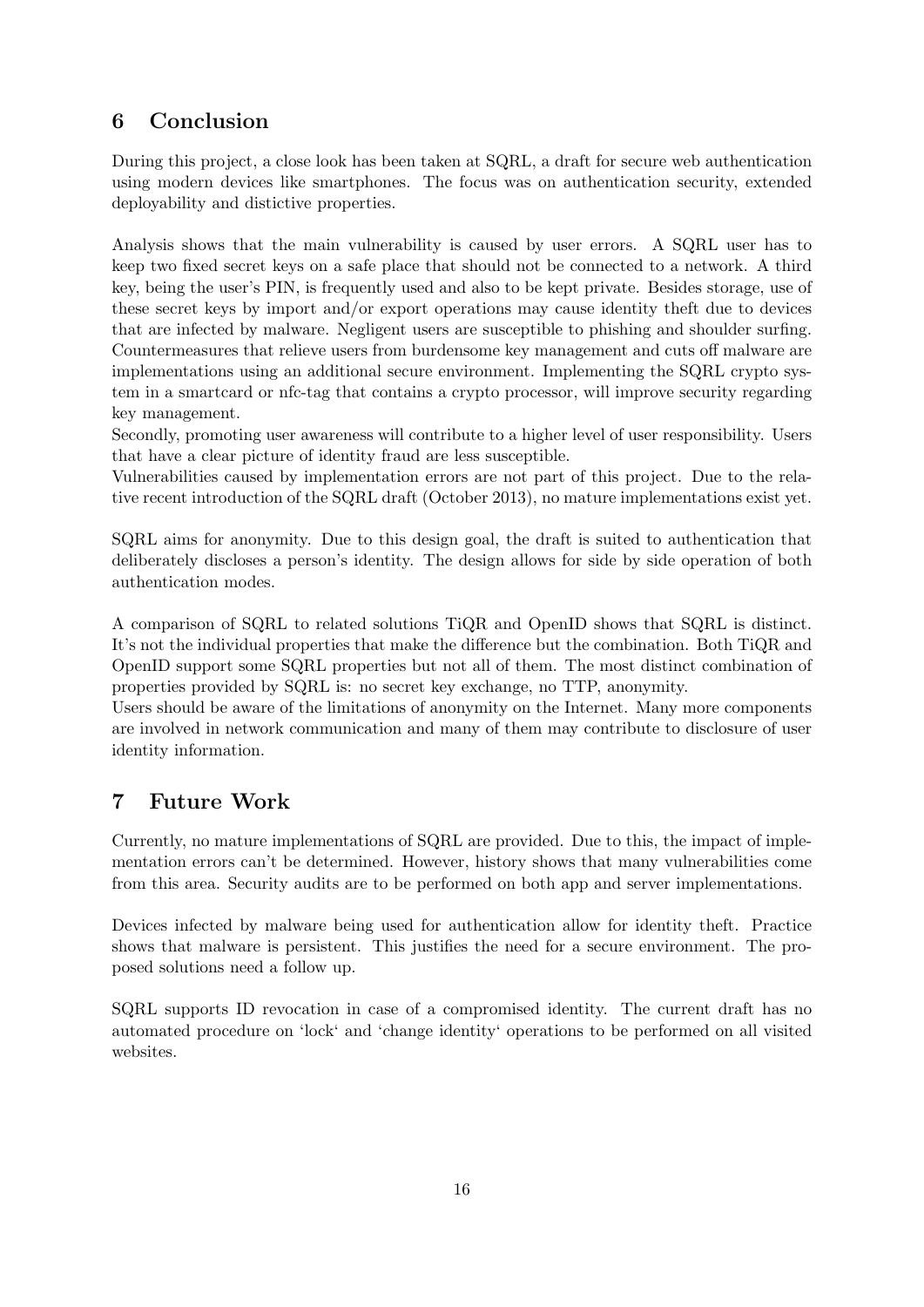### References

- [1] Kirsi Marjaana Helkala and Tone Hoddø Bakås. National password security survey: Results. 2013.
- [2] Javelin Strategy. Research.(2012, february 22). 2012 identity fraud report: Social media and mobile forming the new fraud frontier.
- [3] SM Haque, Matthew Wright, and Shannon Scielzo. A study of user password strategy for multiple accounts. In Proceedings of the third ACM conference on Data and application security and privacy, pages 173–176. ACM, 2013.
- [4] Dinei Florencio and Cormac Herley. A large-scale study of web password habits. In Proceedings of the 16th international conference on World Wide Web, pages 657–666. ACM, 2007.
- [5] Android malware growth and possible botnet. Network Security, 2012(7):1 2, 2012.
- [6] Android malware goes undetected. Computer Fraud Security, 2012(3):3 –, 2012.
- [7] D MRaihi, J Rydell, D Naccache, S Machani, and S Bajaj. Ocra: Oath challenge-response algorithms. Technical report, IETF RFC, 2011.
- [8] D MRaihi, M Bellare, F Hoornaert, D Naccache, and O Ranen. Hotp: An hmac-based one-time password algorithm. The Internet Society, Network Working Group. RFC4226, 2005.
- [9] Jan Michielsen. tiqr user manual. Technical report, 2011.
- [10] Roland M Van Rijswijk and Joost Van Dijk. tiqr: a novel take on two–factor authentication. In Proceedings of the 25th international conference on Large Installation System Administration, pages 7–7. USENIX Association, 2011.
- [11] specs@openid.net. Openid authentication 2.0 final. Technical report, 2007.
- [12] Roland van Rijswijk and Joost van Dijk. Tiqr-security-audit-report-v1.1.pdf. 2011.
- [13] Manuel Uruena and Christian Busquiel. Analysis of a privacy vulnerability in the openid authentication protocol. IEEE Multimedia Communications, Services and Security, 2010.
- [14] Pavol Sovis, Florian Kohlar, and Jörg Schwenk. Security analysis of openid. In Sicherheit, pages 329–340, 2010.
- [15] Haichang Gao, Wei Jia, Fei Ye, and Licheng Ma. A survey on the use of graphical passwords in security. Journal of Software  $(1796217X), 8(7), 2013$ .
- [16] Furkan Tari, Ant Ozok, and Stephen H Holden. A comparison of perceived and real shoulder-surfing risks between alphanumeric and graphical passwords. In Proceedings of the second symposium on Usable privacy and security, pages 56–66. ACM, 2006.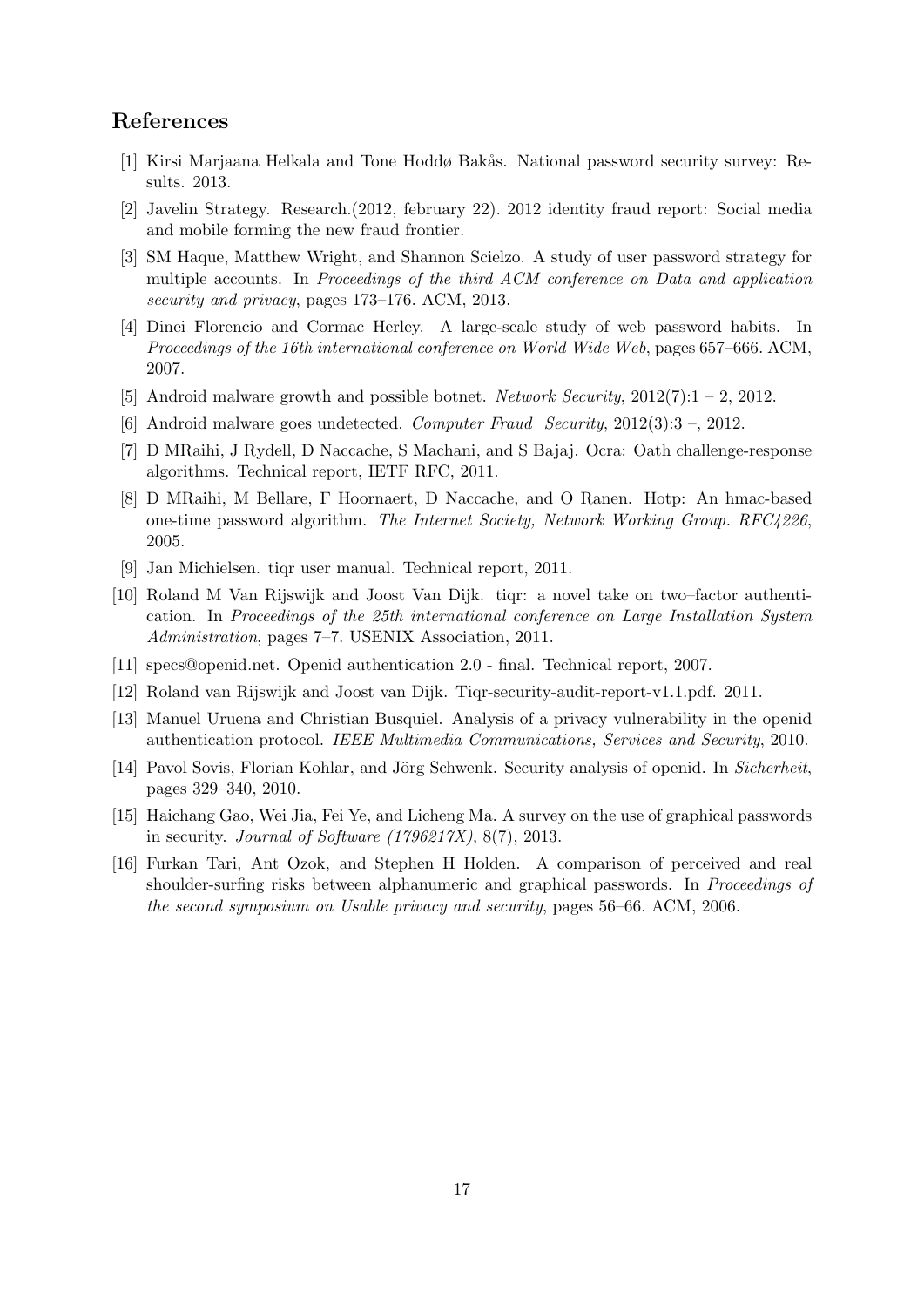# Appendices

A

# TiQR implementation details

TiQR is an open authentication solution for smart phones and web applications<sup>15</sup> developed by  $\text{SURFnet}^{16}$ .

Open Standards TiQR is based on OCRA (OATH Challenge Response Algorithm), an algorithm intended for challenge response authentication and specified in RFC6287. At an abstract level, OCRA can be denoted by

 $OCRA = CryptoFunction(K, DataInput)$ 

 $K =$ shared secret Key

 $DataInput = concatenation of various input data values$ 

 $CryptoFunction =$  the function performing the OCRA computation

For the CryptoFunction the HOTP (HMAC-based One Time Password) algorithm is used. HOTP is specified in RFC4226. At an abstract level, HOTP can be denoted by

 $HOTP(K, C) = Truncated(HMAC - SHA - 1(K, C))$ 

 $K =$  shared secret Key

 $C = (incrementing) counter$ 

Truncate = algorithm reducing the HMAC-SHA-1 result to 6 (up to 8) digits

 $HMAC =$  keyed Hash Message Authentication Code. A hash function is used to calculate a value based on C and K. The hash function used is SHA-1 (RFC3174)

Combining both formulas present a more clear view of the OCRA output.

 $OCRA = Truncated HMAC - SHA - 1(K, DataInput)$ 

The result of this computation would be an OTP consisting of 6-8 digits. The expected output size is recorded in the OCRAsuite. This set of possible outputs include all supported hash functions as well.

Besides that, the formula shows that OCRA's use of HOTP is more general. The *DataInput* parameter consists of several options that are to be negotiated. This allows for wide use like applying a challenge. Available options are

 $C =$  counter that is equivalent to the HOTP parameter. This feature is optional

 $Q =$  challenge needed for the authentication. This feature is mandatory

 $P = a$  hash value of PIN/password that is known to all parties. This feature is optional

 $S = a \text{ UTF-8 encoded string that contains information about the current session}$ 

 $T = a$  timestamp. This feature is optional

 $OCRAsuite =$  a textstring holding the OCRA mode of operation and options that are included in the computation

<sup>15</sup>https://tiqr.org/

<sup>16</sup>http://www.surf.nl/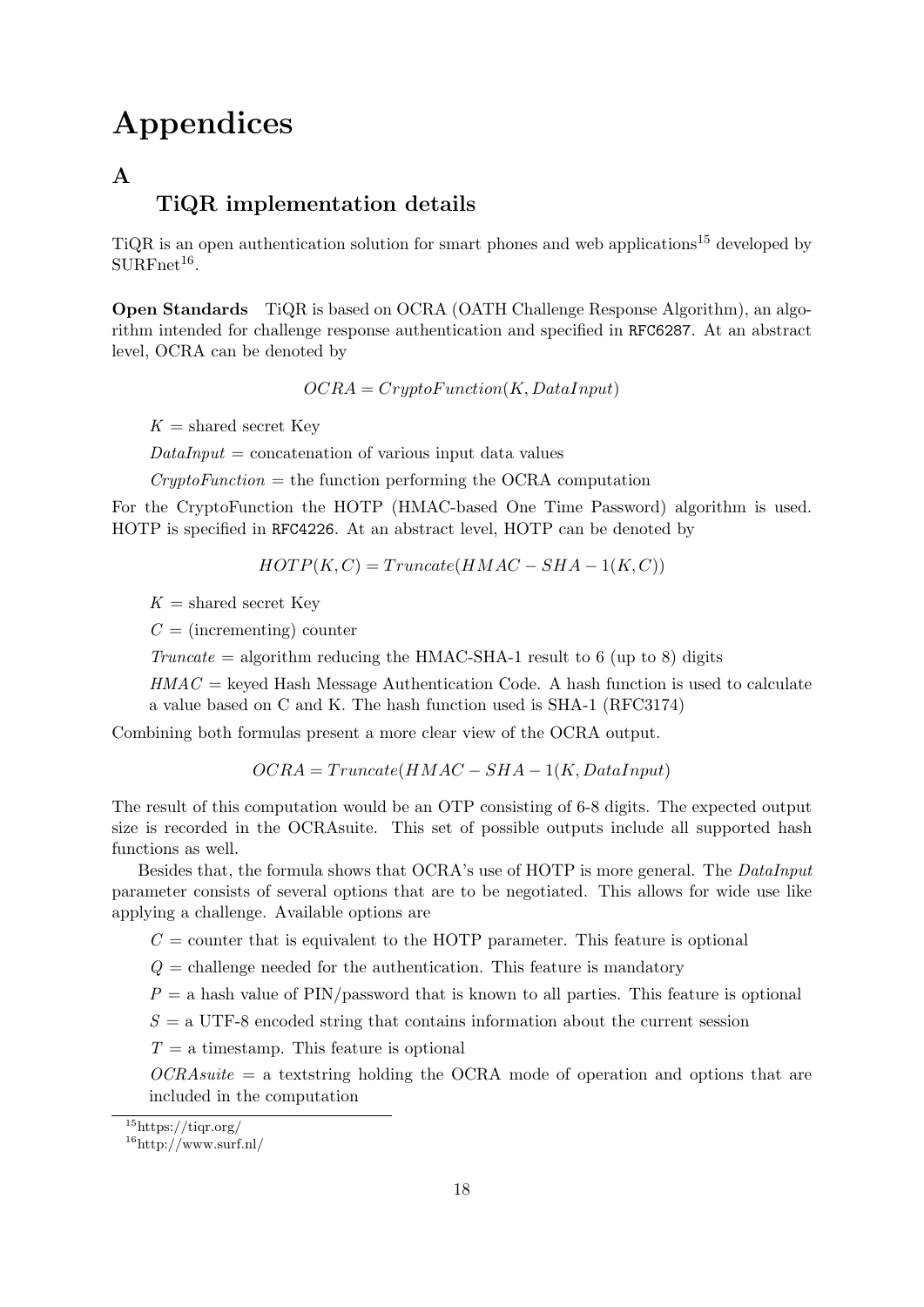An OCRAsuite specification that provides 2-FA might look like:"HOTP-SHA1-0:PSHA1" which represents

 $HOTP-SHA1 =$  hash function used to compute the hash value

 $0 =$  no truncation (full sized hash value)

 $PSHA1 = secret$  password hashed by SHA1 function

Figure 13 shows a simple message diagram of a one-way authentication using OCRA.

 $(K, P \; known)$  $(K, P \t known)$ client server send challenge Q  $R=OCRA(K, {Q, SHA1 (P)} )$ return computed R

Figure 13: OCRA-message-diagram

OCRA offers no mechanism for secure exchange of K and P.

TiQR implementation TiQR-app's are available for Android and iOS.

Account creation For every TiQR enabled website, a user needs to create a TiQR account. Using his computer, a user visits the website and enters a user ID in the TiQR account creation area. The webserver will generate and show a QR-code on the computer's display, representing this account. The user is expected to read this QR-code using the TiQR-app on his smartphone and to confirm the account activation. Next the user has to enter a 4-digit secret PIN. Now the TiQR account is activated and ready for use. In cases a user decides to create multiple TiQR ID's, it is recommended to share the secret PIN among ID's to avoid confusing. In the current implementation it is not possible to change this PIN.

A HTTP over TLS connection is required for this account creation process to protect the exchange of secrets. After account creation, the user ID as well as the PIN  $(= P)$  is known by the server.

Using TiQR is straightforward

- a user visits a TiQR-enabled website
- website generates and displays a QR-code holding a challenge
- user uses TiQR-app to read the QR-code
- user enters secret PIN
- TiQR-app computes hash according to the OCRAsuite, K, challenge Q and the hashed P and returns this response
- (authenticating part of the) website verifies the response and authorizes the user if positive.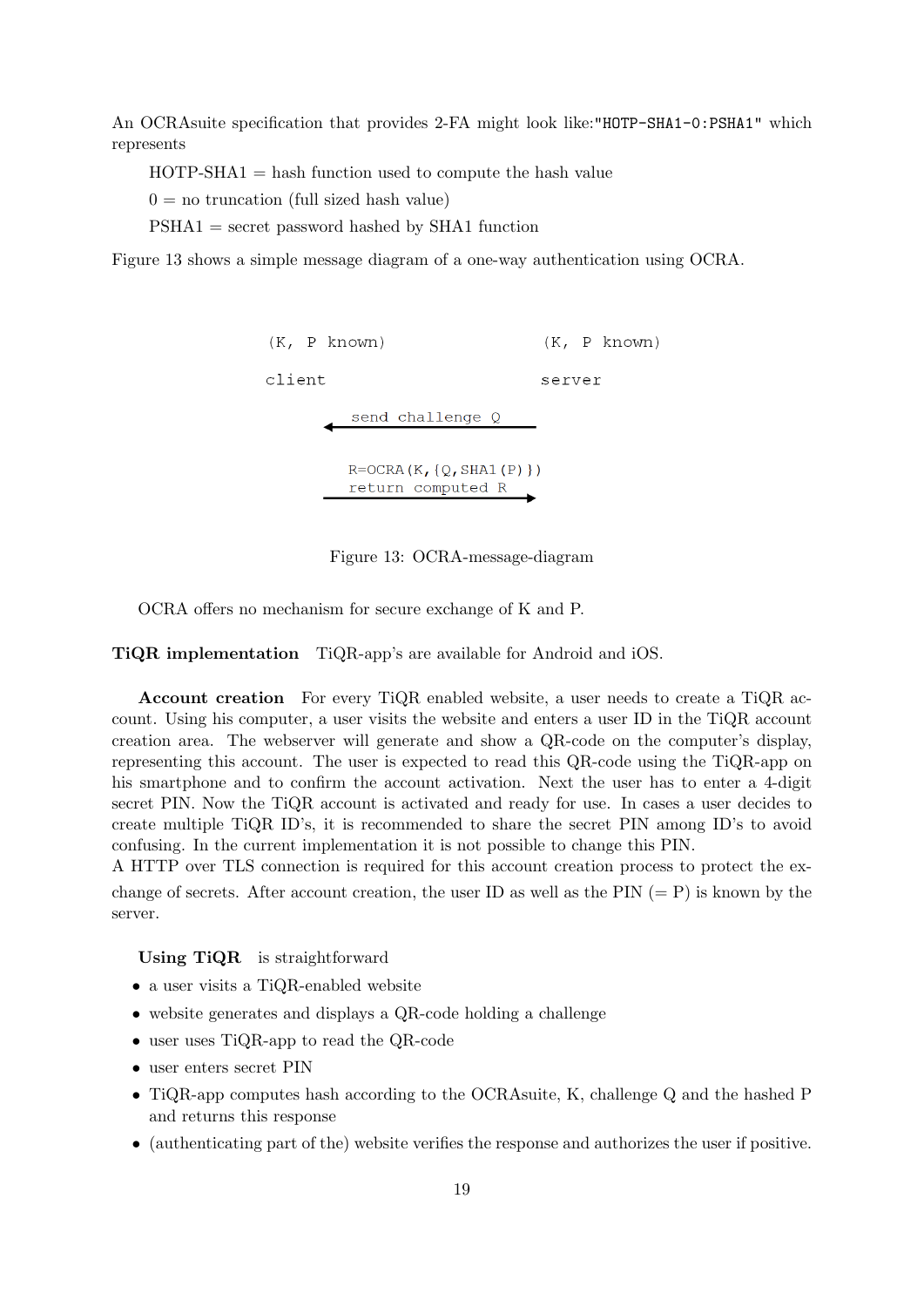• the user is logged in

The message diagram for this TiQR implementation is given in figure 14. This implementation composes of two handlers: an enrolment handler and an authentication handler



Figure 14: TiQR message sequence diagram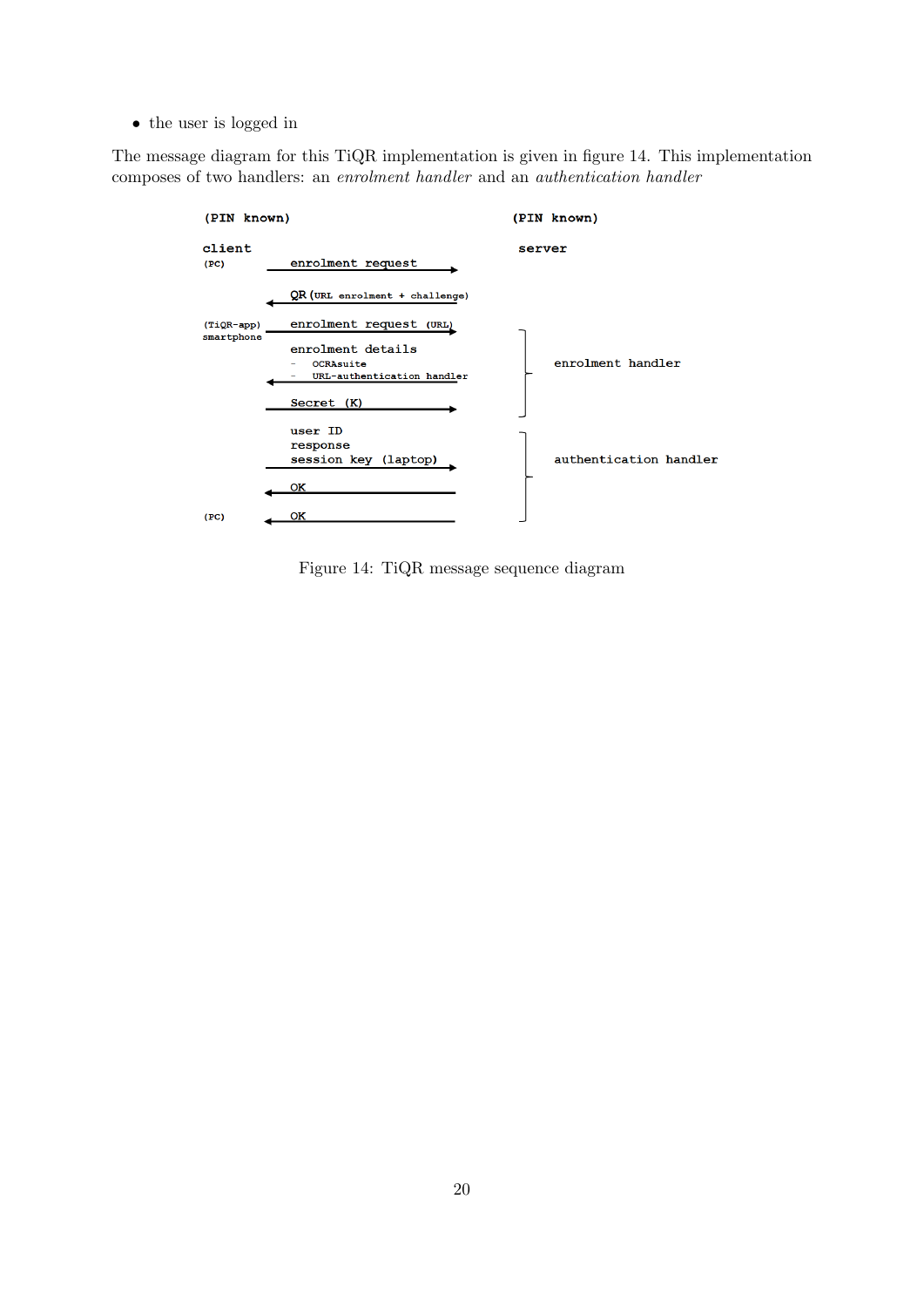# B OpenID specification details

OpenID is an open standards specification for authentication, intended for users that want to prove their identity to websites. Users first create and register their ID with an OpenID Provider (OP). This provider acts as a TTP. An OpenID-enabled website contacts the OP upon a user initiated authentication request. In this context, OpenID-enabled websites are called Relying Parties (RP). The specification supports use of multiple ID's with multiple OP's per user, but a single ID will do. The latest OpenID specification is OpenID Authentication 2.0.

Open Standards HTTP(S) is the single mandatory protocol. OpenID uses HTTP over TLS to protect information exchange. For implementation details like hash functions and secret key generation, recommendations are presented. The specification merely covers implementation constraints, for example data formats and communication types.

OpenID specification The terminology that is needed to understand the message diagram is given here.

User-Supplied Identifier: ID presented by the user to the Relying Party.

OP-Endpoint URL: URL which accepts OpenID Authentication protocol messages.



Figure 15: OpenID-message-diagram

The manner in which the user authenticates to the OP is not part of the specification.

Account creation can be done at any, free to choose, OpenID Provider. One of them is Clavid AG, a Swiss identity provider<sup>17</sup>. An OpenID is a unique URL that captures the user ID as well as the authenticating OP. Depending on the implementation, a user has to provide at least a user ID as mandatory information.

A created and registered OpenID with Clavid AG might look like os3uva.clavid.com As shown in figures 16 and 17 for this OP a first name, last name and email address are mandatory extra fields.

<sup>17</sup>http://www.clavid.com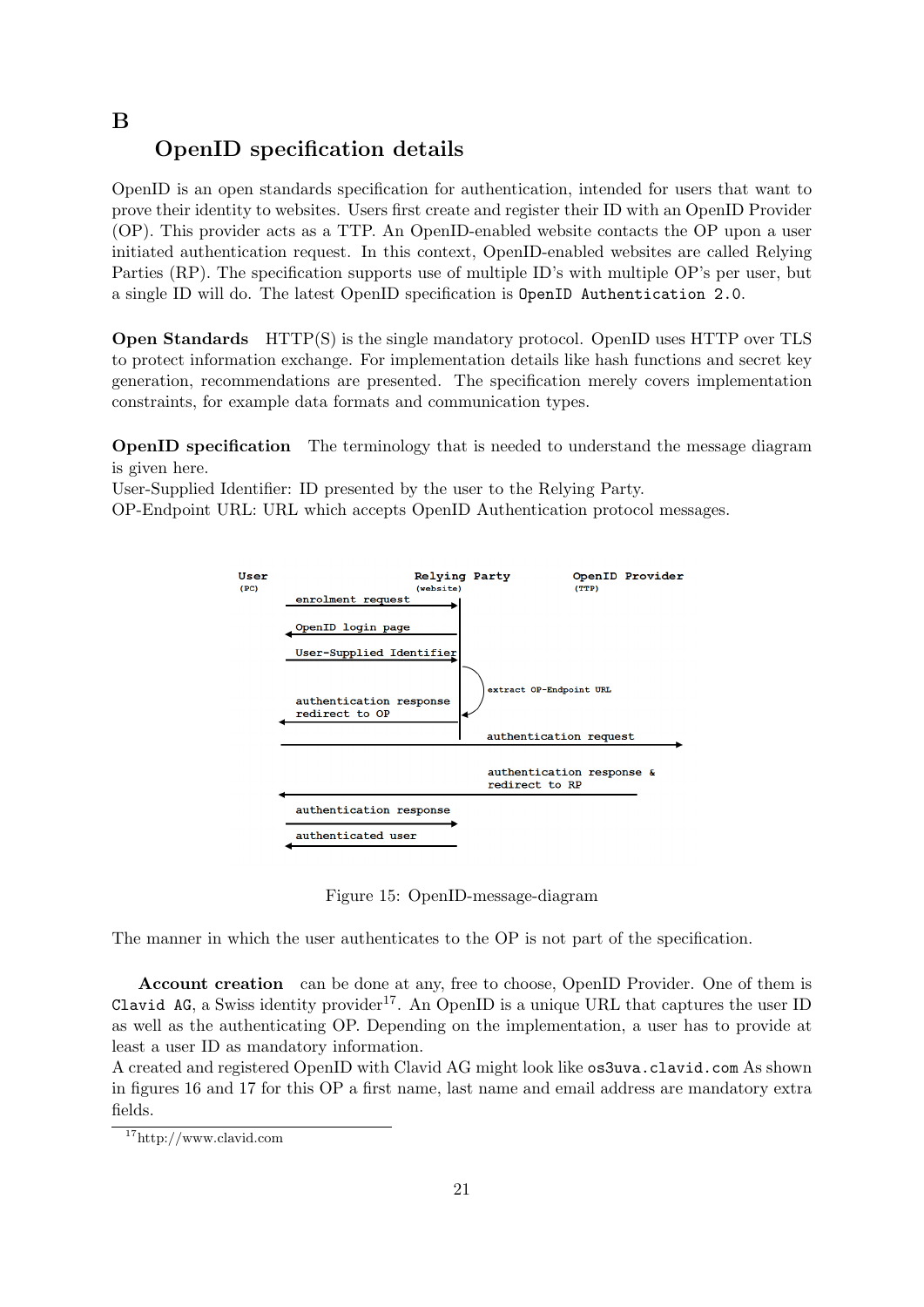| Username                                 | os3uva            | You have confirmed the following e-mail address: jos.vandijk@os3.nl                                                                                             |
|------------------------------------------|-------------------|-----------------------------------------------------------------------------------------------------------------------------------------------------------------|
| d <sup>+</sup> OpenID<br><b>Birthday</b> | os3uva.clavid.com | This is the address, we will use whenever we need to contact you. In order t<br>it here. We will send you a message with further instructions for verification. |
| First Name*                              | $os3$             | New E-Mail*                                                                                                                                                     |
| Last Name *                              | uva               | Confirm New E-Mail*                                                                                                                                             |

Figure 16: Clavid mandatory fields Figure 17: Clavid mandatory fields

Multiple authentication types for a single ID are supported, among them password and TiQR. Figure 18 shows an example

| You have the choice of different authentication methods to login to Clavid. Here you can preset your login preferences. |                          |  |  |
|-------------------------------------------------------------------------------------------------------------------------|--------------------------|--|--|
| Username/Password                                                                                                       | $\bullet$ yes $\circ$ no |  |  |
| <b>TiOR</b>                                                                                                             | $\bullet$ ves $\circ$ no |  |  |

Figure 18: Clavid authentication types

Using OpenID is straightforward. An OpenID-enabled website shows the OpenID logo and a user will initiate the login. An example using LiveJournal<sup>18</sup> is provided.

| Username<br>Password<br>Log in<br><b>Remember Me</b><br>English • Español • Deutsch • Русский<br>Show multiple posts from th<br>Show hidden posts in rating<br>Rating: Non-cyrillic ▼ | Create an Account<br>Forgot your login or password?<br><b>Hyd</b><br><b>d</b> OpenID<br>Google<br>Mail.Ru<br><b>W</b> VKontakte |
|---------------------------------------------------------------------------------------------------------------------------------------------------------------------------------------|---------------------------------------------------------------------------------------------------------------------------------|
|---------------------------------------------------------------------------------------------------------------------------------------------------------------------------------------|---------------------------------------------------------------------------------------------------------------------------------|

Figure 19: www.livejournal.com supports OpenID

<sup>18</sup>http://www.livejournal.com